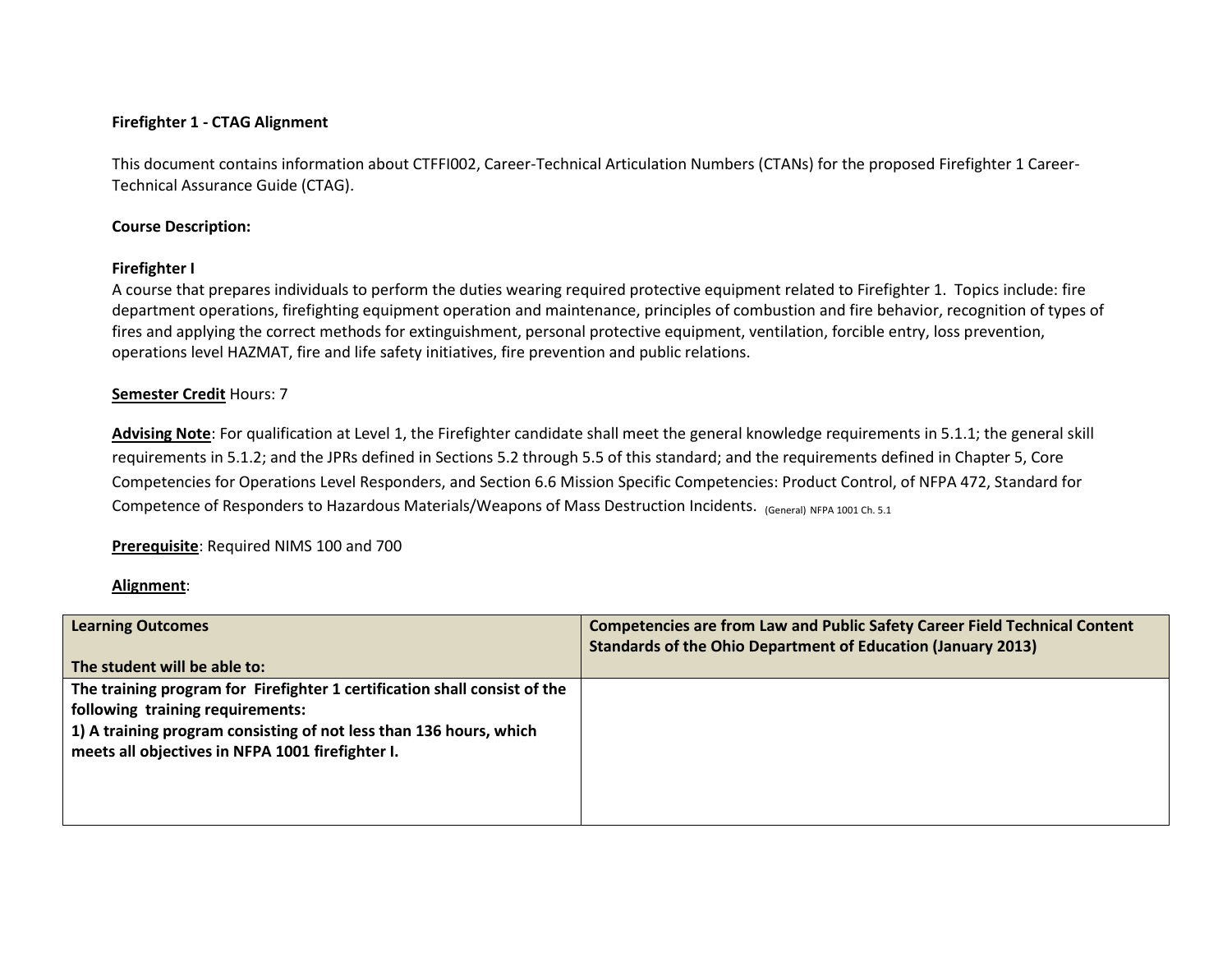|                                                                    | 2) An emergency vehicle course consisting of not less than 16 hours            |        |                                                                                                                    |
|--------------------------------------------------------------------|--------------------------------------------------------------------------------|--------|--------------------------------------------------------------------------------------------------------------------|
| that is approved by the charter program and meets the requirements |                                                                                |        |                                                                                                                    |
|                                                                    | of NFPA 1002 and 1451                                                          |        |                                                                                                                    |
|                                                                    | 3) A four (4) hour Life Safety National Firefighter Foundation Course.         |        |                                                                                                                    |
|                                                                    | 1. Explain the organization, mission statement, policies, and                  | 5.1.1. | Discuss the critical aspects of fire department's member assistance                                                |
|                                                                    | procedures of a fire department and explain the role of a                      |        | program, the critical aspects of NFPA 1500, Fire Department                                                        |
|                                                                    | Firefighter 1 within the organization. Communicate the value                   |        | Occupational Safety and Health Program.                                                                            |
|                                                                    | of fire and life safety initiatives to reduce line of duty deaths              | 5.1.2. | State the mission of the fire service.                                                                             |
|                                                                    | and injuries along with the internal programs, external                        | 5.1.3. | Describe the organization of the fire department.                                                                  |
|                                                                    | agencies, and documents addressing the well-being of the                       | 5.1.4. | Discuss the role of the Firefighter 1 within the organization.                                                     |
|                                                                    |                                                                                | 5.1.5. | Explain a fire department's standard operating procedures, rules, and                                              |
|                                                                    | Firefighter 1. (General Knowledge Requirements) NFPA 1001 Ch. 5.1.1            | 5.1.6. | regulations as they apply to firefighters.<br>Discuss the role of their agencies as they relate to the department. |
|                                                                    |                                                                                | 5.1.7. | Discuss the value of fire and life safety initiatives supporting the fire                                          |
|                                                                    |                                                                                |        | department's mission and to reduce the line of duty deaths                                                         |
|                                                                    | 2. Demonstrate how to: 1) don and doff personal protective                     | 5.2.1. | Perform the ability to don personal protective clothing within one                                                 |
|                                                                    | clothing and prepare clothing for reuse and 2) locate                          |        | minute.                                                                                                            |
|                                                                    |                                                                                | 5.2.2. | Perform the ability to doff personal protective clothing and prepare for                                           |
|                                                                    | information using department documents along with                              |        | reuse.                                                                                                             |
|                                                                    | standards and code materials. (General Skills Requirement) NFPA 1001 Ch. 5.1.2 | 5.2.3. | Locate and clarify information in department documents, standards, and                                             |
|                                                                    |                                                                                |        | code materials.                                                                                                    |
|                                                                    | 3. Explain the communication process and list different ways of                | 5.3.1. | Explain the procedures for reporting an emergency, departmental                                                    |
|                                                                    | communicating and initiating a response. Demonstrate the                       |        | standard operating procedures (SOPs) for taking and receiving alarms,                                              |
|                                                                    | use of basic fire department communication equipment to                        |        | radio codes or procedures, and information needs to dispatcher.                                                    |
|                                                                    | convey emergency and non-emergency information with                            | 5.3.2. | Demonstrate the ability to operate fire department communications                                                  |
|                                                                    | persons inside and outside of the department. (FD Communications)              |        | equipment, relay information, and record information.                                                              |
|                                                                    |                                                                                | 5.3.3. | Discuss the fire department procedures for answering nonemergency                                                  |
|                                                                    | NFPA 1001 Ch. 5.2-5.2.4                                                        |        | telephone calls.                                                                                                   |
|                                                                    |                                                                                | 5.3.4. | Demonstrate the ability to operate fire station telephone and intercom                                             |
|                                                                    |                                                                                |        | equipment.                                                                                                         |
|                                                                    |                                                                                | 5.3.5. | Discuss the departmental radio procedures and etiquette for routine                                                |
|                                                                    |                                                                                | 5.3.6. | traffic, emergency traffic, and emergency evacuation signals.                                                      |
|                                                                    |                                                                                |        | Perform the ability to operate radio equipment and discriminate                                                    |
|                                                                    |                                                                                |        | between routine and emergency traffic.                                                                             |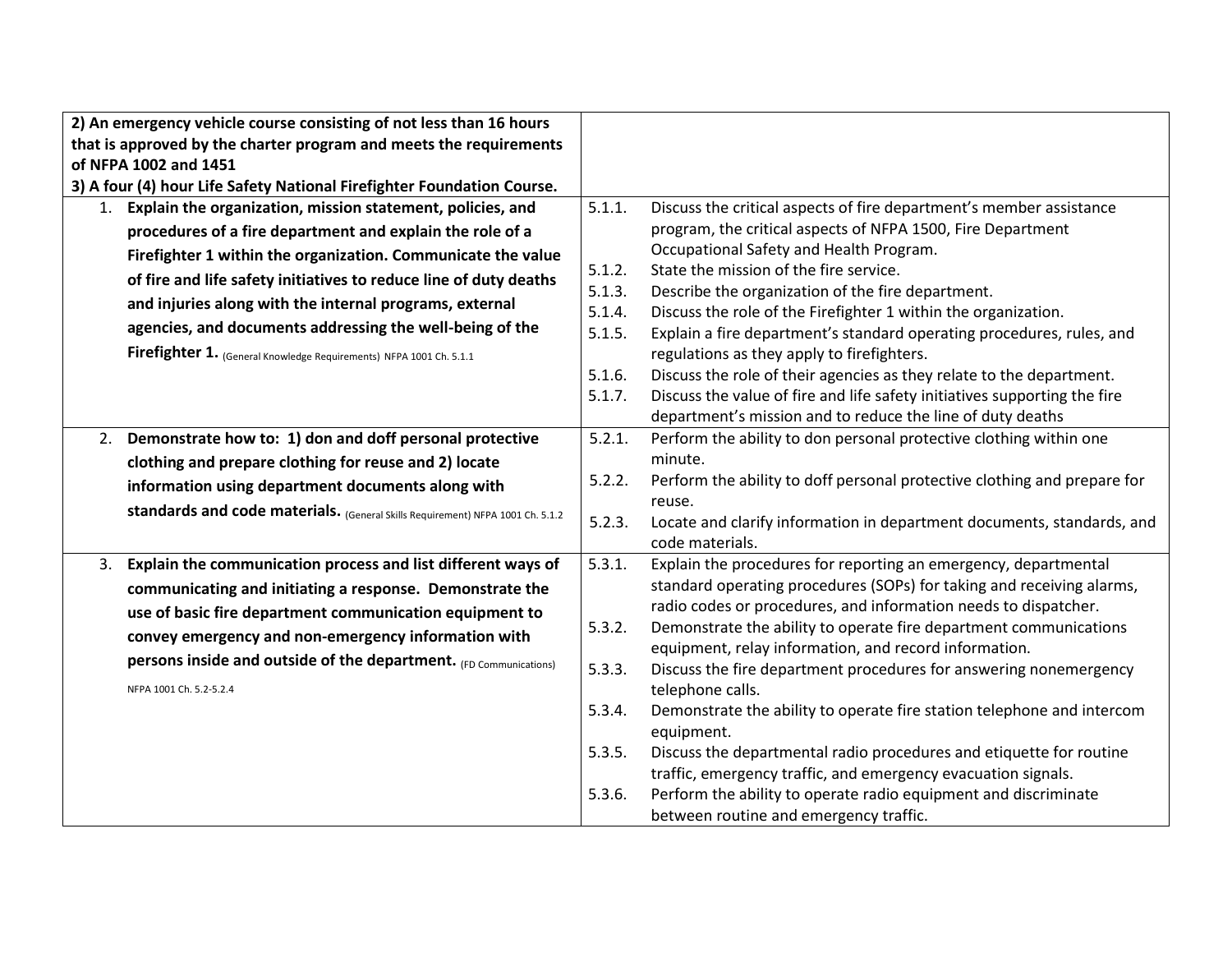|    |                                                                          | 5.3.7. | Discuss personnel accountability systems                                                                                     |
|----|--------------------------------------------------------------------------|--------|------------------------------------------------------------------------------------------------------------------------------|
|    |                                                                          | 5.3.8. | Discuss emergency communications procedures and emergency                                                                    |
|    |                                                                          |        | evacuation methods                                                                                                           |
|    |                                                                          | 5.3.9. | Demonstrate am emergency call for assistance and use alternative                                                             |
|    |                                                                          |        | methods for requesting assistance                                                                                            |
| 4. | Explain knowledge of, and demonstrate the ability to: 1)                 | 5.4.1. | List and discuss the components that make up the SCBA assembly                                                               |
|    | wear, operate, and monitor air supply of an SCBA, 2) use                 |        | including low air alarms.                                                                                                    |
|    | emergency techniques, procedures, and built-in functions,                | 5.4.2. | Convey breathing techniques while wearing SCBA.                                                                              |
|    | including warning devices, in case of equipment malfunctions             | 5.4.3. | Describe the indicators for and discuss possible emergency procedures<br>while wearing SCBA.                                 |
|    | or activation of low air alarm, 3) exit a structure prior to air         | 5.4.4. | List the physical requirements for wearing SCBA.                                                                             |
|    | cylinder depletion, 4) wear protective equipment while                   | 5.4.5. | Exit a restricted passage while wearing full personal protective                                                             |
|    | mounting, riding, and dismounting fire apparatus, 5) establish           |        | equipment (PPE) and breathing air from a SCBA unit.                                                                          |
|    | and work safely in designated work areas. (Fire Ground Operation - SCBA) | 5.4.6. | Demonstrate the ability to control breathing while breathing air from an<br>SCBA unit.                                       |
|    | NFPA 1001 Ch. 5.3 - 5.3.3                                                | 5.4.7. | Replace a depleted air cylinder with a full air cylinder on an SCBA unit.                                                    |
|    |                                                                          | 5.4.8. | Demonstrate emergency procedures taken in the event of an SCBA                                                               |
|    |                                                                          |        | failure or air cylinder depletion.                                                                                           |
|    |                                                                          | 5.4.9. | Don all personal protective clothing and equipment correctly within two<br>minutes, breathing air and pass device activated. |
|    |                                                                          |        | 5.4.10. Discuss the mounting and dismounting procedures for riding fire and<br>Emergency Medical Services (EMS) apparatus.   |
|    |                                                                          |        | 5.4.11. Describe the hazards and ways to avoid hazards that cause accidents                                                  |
|    |                                                                          |        | associated with riding fire and EMS apparatus.                                                                               |
|    |                                                                          |        | 5.4.12. List the practices that are prohibited while riding fire and EMS apparatus.                                          |
|    |                                                                          |        | 5.4.13. List the common types of PPE used while riding on fire and EMS<br>apparatus.                                         |
|    |                                                                          |        | 5.4.14. Demonstrate the proper use for each piece of safety equipment                                                        |
|    |                                                                          |        | provided, including wearing seat belts.                                                                                      |
|    |                                                                          |        | 5.4.15. Explain the potential hazards involved in operating at emergency scenes                                              |
|    |                                                                          |        | including traffic control, utilities, and environmental conditions.                                                          |
|    |                                                                          |        | 5.4.16. Describe the proper procedures for dismounting fire and EMS apparatus                                                |
|    |                                                                          |        | in traffic and at other emergency and nonemergency scenes                                                                    |
|    |                                                                          |        | 5.4.17. Explain the procedures and use of different types of protective                                                      |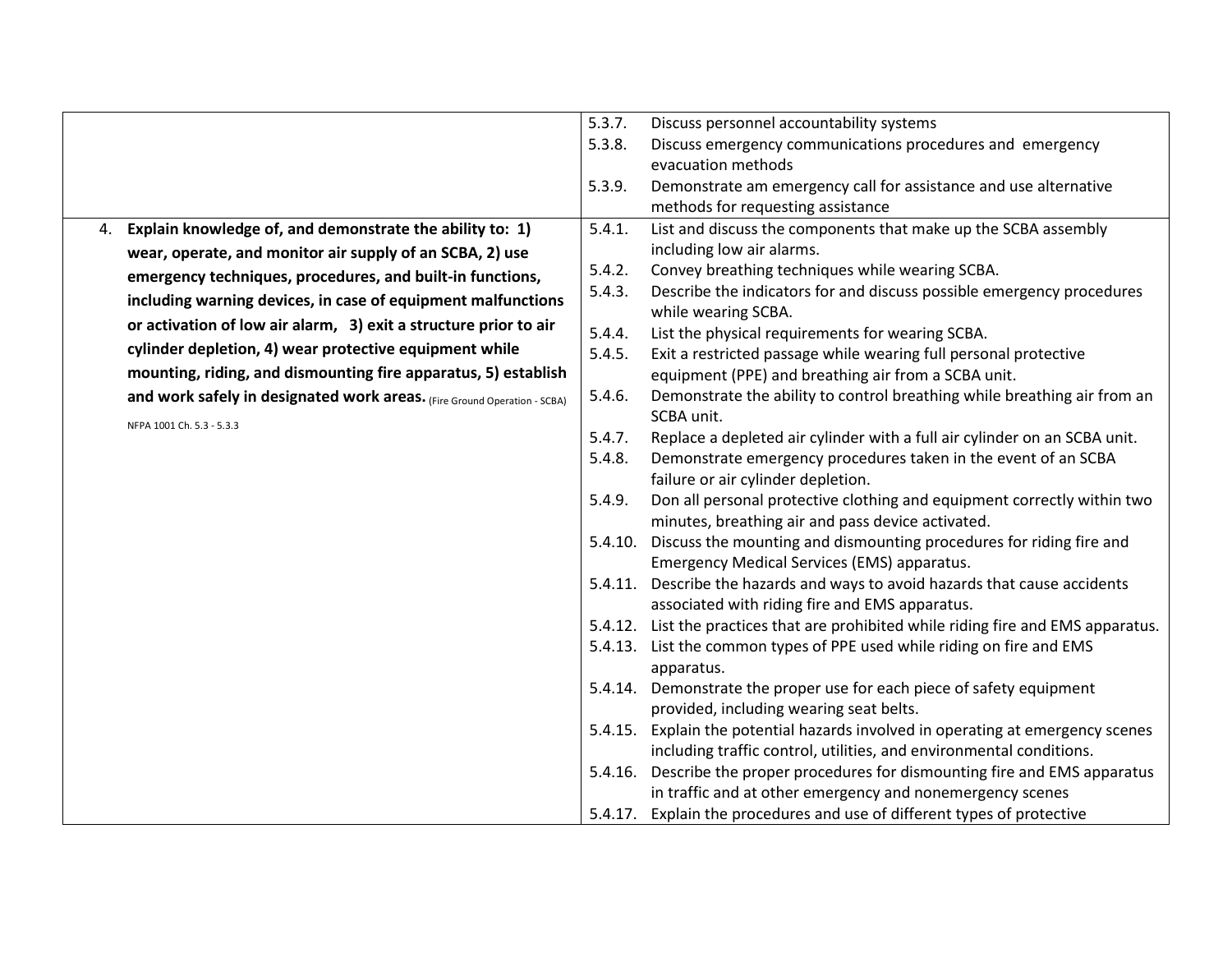|                                                                                   |         | equipment available to ensure the user's safety, while operating at          |
|-----------------------------------------------------------------------------------|---------|------------------------------------------------------------------------------|
|                                                                                   |         | emergency scenes and work zone designations.                                 |
|                                                                                   | 5.4.18. | Demonstrate how to safely dismount apparatus, don appropriate safety         |
|                                                                                   |         | equipment for the given situation, and deploy traffic and scene control      |
|                                                                                   |         |                                                                              |
|                                                                                   |         | devices to protect the work area.                                            |
| 5. Identify common methods and perform forcible entry                             | 5.5.1.  | List the basic construction of typical doors, windows, and walls found       |
| techniques through various types of doors, windows, walls,                        |         | within the community or service area.                                        |
| and the locking mechanisms using powered and non-powered                          | 5.5.2.  | Explain the operation of a variety of doors, windows, and locks used         |
| equipment and tools. (Fire Ground Operations - Forcible Entry) NFPA 1001 Ch.5.3.4 |         | within the community or service area.                                        |
|                                                                                   | 5.5.3.  | Convey dangers associated when forcing entry through doors, windows,         |
|                                                                                   |         | walls, and locks.                                                            |
|                                                                                   | 5.5.4.  | Demonstrate how to safely carry, operate, and use common forcible            |
|                                                                                   |         | entry tools to force entry through doors, windows, walls, and locks.         |
| 6. Demonstrate as a team how to safely exit a hazardous                           | 5.6.1.  | Define emergency radio traffic communication procedures, and                 |
| environment, with zero visibility conditions, into a safe                         |         | emergency evacuation signals/methods.                                        |
| environment, without depleting your air supply and while                          | 5.6.2.  | Describe personnel accountability systems, emergency escape, and what        |
| maintaining team integrity. (Fire Ground Operations - Exit Hazardous Area) NFPA   |         | constitutes a safe haven.                                                    |
|                                                                                   | 5.6.3.  | Describe the emergency procedures for loss of air supply.                    |
| 1001 Ch.5.3.5                                                                     | 5.6.4.  | List the elements that create and/or indicate a hazardous environment.       |
|                                                                                   | 5.6.5.  | Conduct a search, as a team member, in a vision-obscured condition,          |
|                                                                                   |         | using all available senses to evaluate for hazards.                          |
|                                                                                   | 5.6.6.  | Exit a hazardous area by searching for and finding a guide line then         |
|                                                                                   |         | following the line to a safe haven.                                          |
|                                                                                   | 5.6.7.  | Demonstrate methods to conserve self-contained breathing apparatus           |
|                                                                                   |         | (SCBA) air.                                                                  |
| 7. Explain the knowledge needed, and demonstrate the skills                       | 5.7.1.  | List the parts of an extension ladder.                                       |
| required to select, carry, place, raise, extend, climb, and work                  | 5.7.2.  | Explain the hazards associated with setting up ground ladders.               |
| <b>off of ladders.</b> (Fire Ground Operations - Ladders) NFPA 1001 Ch.5.3.6      | 5.7.3.  | Explain what constitutes a stable foundation for ladder placement.           |
|                                                                                   | 5.7.4.  | Describe the different climbing angles needed for safe completion of         |
|                                                                                   |         | various tasks along with extending fly sections, assuring the fly section is |
|                                                                                   |         | locked.                                                                      |
|                                                                                   | 5.7.5.  | Explain what constitutes a reliable structural component for tip             |
|                                                                                   |         | placement.                                                                   |
|                                                                                   | 5.7.6.  | Demonstrate carries and raises for single and extension ladders along        |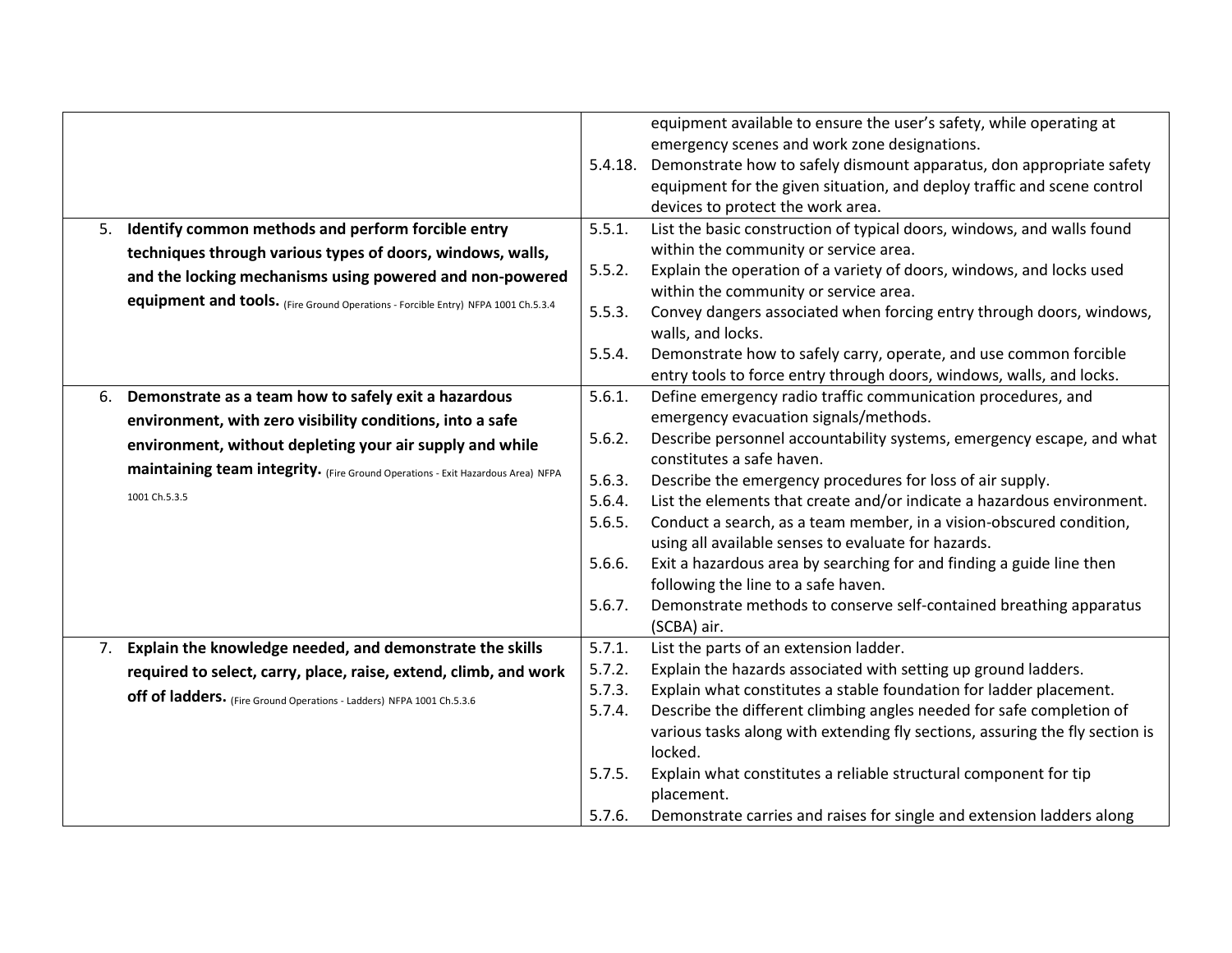| with extending fly sections, assuring the fly section is locked.<br>Establish with certainty that a wall or roof will support a ladder and that<br>5.7.7.<br>the ladder is at the correct climbing angle for the given task.<br>Select the correct length extension ladder for a given height and properly<br>5.7.8.<br>place the ladder addressing and avoiding safety hazards.<br>Climb and leg lock an extension ladder.<br>5.7.9.<br>Climb and leg lock an extension ladder and work with a tool.<br>5.7.10.<br>Explain knowledge of, and demonstrate the performance<br>5.8.1.<br>Convey the principles of fire streams as they relate to fighting vehicle<br>8.<br>fires.<br>required to identify multiple hazards associated with vehicle<br>5.8.2.<br>List the dangerous conditions created during a vehicle fire, along with<br>fires, and use the correct techniques for controlling and<br>the precautions taken when advancing hose lines towards these types of<br>extinguishing a vehicle fire. Force entry into all locked<br>fires.<br><b>compartments.</b> (Fire Ground Operations - Vehicle Fires) NFPA 1001 Ch. 5.3.7<br>5.8.3.<br>Describe the desire observable results of a properly applied fire stream<br>to a vehicle fire.<br>Identify types of alternative fueled vehicles and list the hazards<br>5.8.4.<br>associated with each vehicle type.<br>5.8.5.<br>Disclose the types of injuries associated with extinguishing vehicle fires<br>along with procedures for avoiding these injuries.<br>Describe how to gain entry into locked trunks, engine compartments,<br>5.8.6.<br>and passenger compartments.<br>List procedures for conducting a safe and effective overhaul after<br>5.8.7.<br>extinguishing a vehicle fire.<br>Perform the proper procedures while advancing a 11/2" or larger diameter<br>5.8.8.<br>attack line, operating the nozzle patterns for maximum effectiveness,<br>and extinguishing the vehicle fire while maintaining flash fire protection.<br>Access all locked and unlocked compartments to expose and extinguish<br>5.8.9.<br>hidden fires.<br>Identify vehicle's fuel type and use proper procedures for controlling fuel<br>5.8.10.<br>leaks.<br>5.8.11. Identify dangerous conditions created during an vehicle fire<br>9. Explain the methods and demonstrate the procedures for: 1)<br>5.9.1 Discuss types of attack lines and water streams appropriate for attacking<br>stacked piled materials and outdoor fires.<br>identifying hazards of stacked or stored materials on fire, 2)<br>5.9.2 -Describe the dangers such a collapse associated with stacked and piled<br>controlling and extinguishing fires involving Class "A"<br>materials<br>stacked/stored materials using hand lines and master stream |  |  |  |
|------------------------------------------------------------------------------------------------------------------------------------------------------------------------------------------------------------------------------------------------------------------------------------------------------------------------------------------------------------------------------------------------------------------------------------------------------------------------------------------------------------------------------------------------------------------------------------------------------------------------------------------------------------------------------------------------------------------------------------------------------------------------------------------------------------------------------------------------------------------------------------------------------------------------------------------------------------------------------------------------------------------------------------------------------------------------------------------------------------------------------------------------------------------------------------------------------------------------------------------------------------------------------------------------------------------------------------------------------------------------------------------------------------------------------------------------------------------------------------------------------------------------------------------------------------------------------------------------------------------------------------------------------------------------------------------------------------------------------------------------------------------------------------------------------------------------------------------------------------------------------------------------------------------------------------------------------------------------------------------------------------------------------------------------------------------------------------------------------------------------------------------------------------------------------------------------------------------------------------------------------------------------------------------------------------------------------------------------------------------------------------------------------------------------------------------------------------------------------------------------------------------------------------------------------------------------------------------------------------------------------------------------------------------------------------------------------------------------------------------------------------------------------------|--|--|--|
|                                                                                                                                                                                                                                                                                                                                                                                                                                                                                                                                                                                                                                                                                                                                                                                                                                                                                                                                                                                                                                                                                                                                                                                                                                                                                                                                                                                                                                                                                                                                                                                                                                                                                                                                                                                                                                                                                                                                                                                                                                                                                                                                                                                                                                                                                                                                                                                                                                                                                                                                                                                                                                                                                                                                                                                    |  |  |  |
|                                                                                                                                                                                                                                                                                                                                                                                                                                                                                                                                                                                                                                                                                                                                                                                                                                                                                                                                                                                                                                                                                                                                                                                                                                                                                                                                                                                                                                                                                                                                                                                                                                                                                                                                                                                                                                                                                                                                                                                                                                                                                                                                                                                                                                                                                                                                                                                                                                                                                                                                                                                                                                                                                                                                                                                    |  |  |  |
|                                                                                                                                                                                                                                                                                                                                                                                                                                                                                                                                                                                                                                                                                                                                                                                                                                                                                                                                                                                                                                                                                                                                                                                                                                                                                                                                                                                                                                                                                                                                                                                                                                                                                                                                                                                                                                                                                                                                                                                                                                                                                                                                                                                                                                                                                                                                                                                                                                                                                                                                                                                                                                                                                                                                                                                    |  |  |  |
|                                                                                                                                                                                                                                                                                                                                                                                                                                                                                                                                                                                                                                                                                                                                                                                                                                                                                                                                                                                                                                                                                                                                                                                                                                                                                                                                                                                                                                                                                                                                                                                                                                                                                                                                                                                                                                                                                                                                                                                                                                                                                                                                                                                                                                                                                                                                                                                                                                                                                                                                                                                                                                                                                                                                                                                    |  |  |  |
|                                                                                                                                                                                                                                                                                                                                                                                                                                                                                                                                                                                                                                                                                                                                                                                                                                                                                                                                                                                                                                                                                                                                                                                                                                                                                                                                                                                                                                                                                                                                                                                                                                                                                                                                                                                                                                                                                                                                                                                                                                                                                                                                                                                                                                                                                                                                                                                                                                                                                                                                                                                                                                                                                                                                                                                    |  |  |  |
|                                                                                                                                                                                                                                                                                                                                                                                                                                                                                                                                                                                                                                                                                                                                                                                                                                                                                                                                                                                                                                                                                                                                                                                                                                                                                                                                                                                                                                                                                                                                                                                                                                                                                                                                                                                                                                                                                                                                                                                                                                                                                                                                                                                                                                                                                                                                                                                                                                                                                                                                                                                                                                                                                                                                                                                    |  |  |  |
|                                                                                                                                                                                                                                                                                                                                                                                                                                                                                                                                                                                                                                                                                                                                                                                                                                                                                                                                                                                                                                                                                                                                                                                                                                                                                                                                                                                                                                                                                                                                                                                                                                                                                                                                                                                                                                                                                                                                                                                                                                                                                                                                                                                                                                                                                                                                                                                                                                                                                                                                                                                                                                                                                                                                                                                    |  |  |  |
|                                                                                                                                                                                                                                                                                                                                                                                                                                                                                                                                                                                                                                                                                                                                                                                                                                                                                                                                                                                                                                                                                                                                                                                                                                                                                                                                                                                                                                                                                                                                                                                                                                                                                                                                                                                                                                                                                                                                                                                                                                                                                                                                                                                                                                                                                                                                                                                                                                                                                                                                                                                                                                                                                                                                                                                    |  |  |  |
|                                                                                                                                                                                                                                                                                                                                                                                                                                                                                                                                                                                                                                                                                                                                                                                                                                                                                                                                                                                                                                                                                                                                                                                                                                                                                                                                                                                                                                                                                                                                                                                                                                                                                                                                                                                                                                                                                                                                                                                                                                                                                                                                                                                                                                                                                                                                                                                                                                                                                                                                                                                                                                                                                                                                                                                    |  |  |  |
|                                                                                                                                                                                                                                                                                                                                                                                                                                                                                                                                                                                                                                                                                                                                                                                                                                                                                                                                                                                                                                                                                                                                                                                                                                                                                                                                                                                                                                                                                                                                                                                                                                                                                                                                                                                                                                                                                                                                                                                                                                                                                                                                                                                                                                                                                                                                                                                                                                                                                                                                                                                                                                                                                                                                                                                    |  |  |  |
|                                                                                                                                                                                                                                                                                                                                                                                                                                                                                                                                                                                                                                                                                                                                                                                                                                                                                                                                                                                                                                                                                                                                                                                                                                                                                                                                                                                                                                                                                                                                                                                                                                                                                                                                                                                                                                                                                                                                                                                                                                                                                                                                                                                                                                                                                                                                                                                                                                                                                                                                                                                                                                                                                                                                                                                    |  |  |  |
|                                                                                                                                                                                                                                                                                                                                                                                                                                                                                                                                                                                                                                                                                                                                                                                                                                                                                                                                                                                                                                                                                                                                                                                                                                                                                                                                                                                                                                                                                                                                                                                                                                                                                                                                                                                                                                                                                                                                                                                                                                                                                                                                                                                                                                                                                                                                                                                                                                                                                                                                                                                                                                                                                                                                                                                    |  |  |  |
|                                                                                                                                                                                                                                                                                                                                                                                                                                                                                                                                                                                                                                                                                                                                                                                                                                                                                                                                                                                                                                                                                                                                                                                                                                                                                                                                                                                                                                                                                                                                                                                                                                                                                                                                                                                                                                                                                                                                                                                                                                                                                                                                                                                                                                                                                                                                                                                                                                                                                                                                                                                                                                                                                                                                                                                    |  |  |  |
|                                                                                                                                                                                                                                                                                                                                                                                                                                                                                                                                                                                                                                                                                                                                                                                                                                                                                                                                                                                                                                                                                                                                                                                                                                                                                                                                                                                                                                                                                                                                                                                                                                                                                                                                                                                                                                                                                                                                                                                                                                                                                                                                                                                                                                                                                                                                                                                                                                                                                                                                                                                                                                                                                                                                                                                    |  |  |  |
|                                                                                                                                                                                                                                                                                                                                                                                                                                                                                                                                                                                                                                                                                                                                                                                                                                                                                                                                                                                                                                                                                                                                                                                                                                                                                                                                                                                                                                                                                                                                                                                                                                                                                                                                                                                                                                                                                                                                                                                                                                                                                                                                                                                                                                                                                                                                                                                                                                                                                                                                                                                                                                                                                                                                                                                    |  |  |  |
|                                                                                                                                                                                                                                                                                                                                                                                                                                                                                                                                                                                                                                                                                                                                                                                                                                                                                                                                                                                                                                                                                                                                                                                                                                                                                                                                                                                                                                                                                                                                                                                                                                                                                                                                                                                                                                                                                                                                                                                                                                                                                                                                                                                                                                                                                                                                                                                                                                                                                                                                                                                                                                                                                                                                                                                    |  |  |  |
|                                                                                                                                                                                                                                                                                                                                                                                                                                                                                                                                                                                                                                                                                                                                                                                                                                                                                                                                                                                                                                                                                                                                                                                                                                                                                                                                                                                                                                                                                                                                                                                                                                                                                                                                                                                                                                                                                                                                                                                                                                                                                                                                                                                                                                                                                                                                                                                                                                                                                                                                                                                                                                                                                                                                                                                    |  |  |  |
|                                                                                                                                                                                                                                                                                                                                                                                                                                                                                                                                                                                                                                                                                                                                                                                                                                                                                                                                                                                                                                                                                                                                                                                                                                                                                                                                                                                                                                                                                                                                                                                                                                                                                                                                                                                                                                                                                                                                                                                                                                                                                                                                                                                                                                                                                                                                                                                                                                                                                                                                                                                                                                                                                                                                                                                    |  |  |  |
|                                                                                                                                                                                                                                                                                                                                                                                                                                                                                                                                                                                                                                                                                                                                                                                                                                                                                                                                                                                                                                                                                                                                                                                                                                                                                                                                                                                                                                                                                                                                                                                                                                                                                                                                                                                                                                                                                                                                                                                                                                                                                                                                                                                                                                                                                                                                                                                                                                                                                                                                                                                                                                                                                                                                                                                    |  |  |  |
|                                                                                                                                                                                                                                                                                                                                                                                                                                                                                                                                                                                                                                                                                                                                                                                                                                                                                                                                                                                                                                                                                                                                                                                                                                                                                                                                                                                                                                                                                                                                                                                                                                                                                                                                                                                                                                                                                                                                                                                                                                                                                                                                                                                                                                                                                                                                                                                                                                                                                                                                                                                                                                                                                                                                                                                    |  |  |  |
|                                                                                                                                                                                                                                                                                                                                                                                                                                                                                                                                                                                                                                                                                                                                                                                                                                                                                                                                                                                                                                                                                                                                                                                                                                                                                                                                                                                                                                                                                                                                                                                                                                                                                                                                                                                                                                                                                                                                                                                                                                                                                                                                                                                                                                                                                                                                                                                                                                                                                                                                                                                                                                                                                                                                                                                    |  |  |  |
|                                                                                                                                                                                                                                                                                                                                                                                                                                                                                                                                                                                                                                                                                                                                                                                                                                                                                                                                                                                                                                                                                                                                                                                                                                                                                                                                                                                                                                                                                                                                                                                                                                                                                                                                                                                                                                                                                                                                                                                                                                                                                                                                                                                                                                                                                                                                                                                                                                                                                                                                                                                                                                                                                                                                                                                    |  |  |  |
|                                                                                                                                                                                                                                                                                                                                                                                                                                                                                                                                                                                                                                                                                                                                                                                                                                                                                                                                                                                                                                                                                                                                                                                                                                                                                                                                                                                                                                                                                                                                                                                                                                                                                                                                                                                                                                                                                                                                                                                                                                                                                                                                                                                                                                                                                                                                                                                                                                                                                                                                                                                                                                                                                                                                                                                    |  |  |  |
|                                                                                                                                                                                                                                                                                                                                                                                                                                                                                                                                                                                                                                                                                                                                                                                                                                                                                                                                                                                                                                                                                                                                                                                                                                                                                                                                                                                                                                                                                                                                                                                                                                                                                                                                                                                                                                                                                                                                                                                                                                                                                                                                                                                                                                                                                                                                                                                                                                                                                                                                                                                                                                                                                                                                                                                    |  |  |  |
|                                                                                                                                                                                                                                                                                                                                                                                                                                                                                                                                                                                                                                                                                                                                                                                                                                                                                                                                                                                                                                                                                                                                                                                                                                                                                                                                                                                                                                                                                                                                                                                                                                                                                                                                                                                                                                                                                                                                                                                                                                                                                                                                                                                                                                                                                                                                                                                                                                                                                                                                                                                                                                                                                                                                                                                    |  |  |  |
|                                                                                                                                                                                                                                                                                                                                                                                                                                                                                                                                                                                                                                                                                                                                                                                                                                                                                                                                                                                                                                                                                                                                                                                                                                                                                                                                                                                                                                                                                                                                                                                                                                                                                                                                                                                                                                                                                                                                                                                                                                                                                                                                                                                                                                                                                                                                                                                                                                                                                                                                                                                                                                                                                                                                                                                    |  |  |  |
|                                                                                                                                                                                                                                                                                                                                                                                                                                                                                                                                                                                                                                                                                                                                                                                                                                                                                                                                                                                                                                                                                                                                                                                                                                                                                                                                                                                                                                                                                                                                                                                                                                                                                                                                                                                                                                                                                                                                                                                                                                                                                                                                                                                                                                                                                                                                                                                                                                                                                                                                                                                                                                                                                                                                                                                    |  |  |  |
|                                                                                                                                                                                                                                                                                                                                                                                                                                                                                                                                                                                                                                                                                                                                                                                                                                                                                                                                                                                                                                                                                                                                                                                                                                                                                                                                                                                                                                                                                                                                                                                                                                                                                                                                                                                                                                                                                                                                                                                                                                                                                                                                                                                                                                                                                                                                                                                                                                                                                                                                                                                                                                                                                                                                                                                    |  |  |  |
|                                                                                                                                                                                                                                                                                                                                                                                                                                                                                                                                                                                                                                                                                                                                                                                                                                                                                                                                                                                                                                                                                                                                                                                                                                                                                                                                                                                                                                                                                                                                                                                                                                                                                                                                                                                                                                                                                                                                                                                                                                                                                                                                                                                                                                                                                                                                                                                                                                                                                                                                                                                                                                                                                                                                                                                    |  |  |  |
|                                                                                                                                                                                                                                                                                                                                                                                                                                                                                                                                                                                                                                                                                                                                                                                                                                                                                                                                                                                                                                                                                                                                                                                                                                                                                                                                                                                                                                                                                                                                                                                                                                                                                                                                                                                                                                                                                                                                                                                                                                                                                                                                                                                                                                                                                                                                                                                                                                                                                                                                                                                                                                                                                                                                                                                    |  |  |  |
|                                                                                                                                                                                                                                                                                                                                                                                                                                                                                                                                                                                                                                                                                                                                                                                                                                                                                                                                                                                                                                                                                                                                                                                                                                                                                                                                                                                                                                                                                                                                                                                                                                                                                                                                                                                                                                                                                                                                                                                                                                                                                                                                                                                                                                                                                                                                                                                                                                                                                                                                                                                                                                                                                                                                                                                    |  |  |  |
|                                                                                                                                                                                                                                                                                                                                                                                                                                                                                                                                                                                                                                                                                                                                                                                                                                                                                                                                                                                                                                                                                                                                                                                                                                                                                                                                                                                                                                                                                                                                                                                                                                                                                                                                                                                                                                                                                                                                                                                                                                                                                                                                                                                                                                                                                                                                                                                                                                                                                                                                                                                                                                                                                                                                                                                    |  |  |  |
|                                                                                                                                                                                                                                                                                                                                                                                                                                                                                                                                                                                                                                                                                                                                                                                                                                                                                                                                                                                                                                                                                                                                                                                                                                                                                                                                                                                                                                                                                                                                                                                                                                                                                                                                                                                                                                                                                                                                                                                                                                                                                                                                                                                                                                                                                                                                                                                                                                                                                                                                                                                                                                                                                                                                                                                    |  |  |  |
|                                                                                                                                                                                                                                                                                                                                                                                                                                                                                                                                                                                                                                                                                                                                                                                                                                                                                                                                                                                                                                                                                                                                                                                                                                                                                                                                                                                                                                                                                                                                                                                                                                                                                                                                                                                                                                                                                                                                                                                                                                                                                                                                                                                                                                                                                                                                                                                                                                                                                                                                                                                                                                                                                                                                                                                    |  |  |  |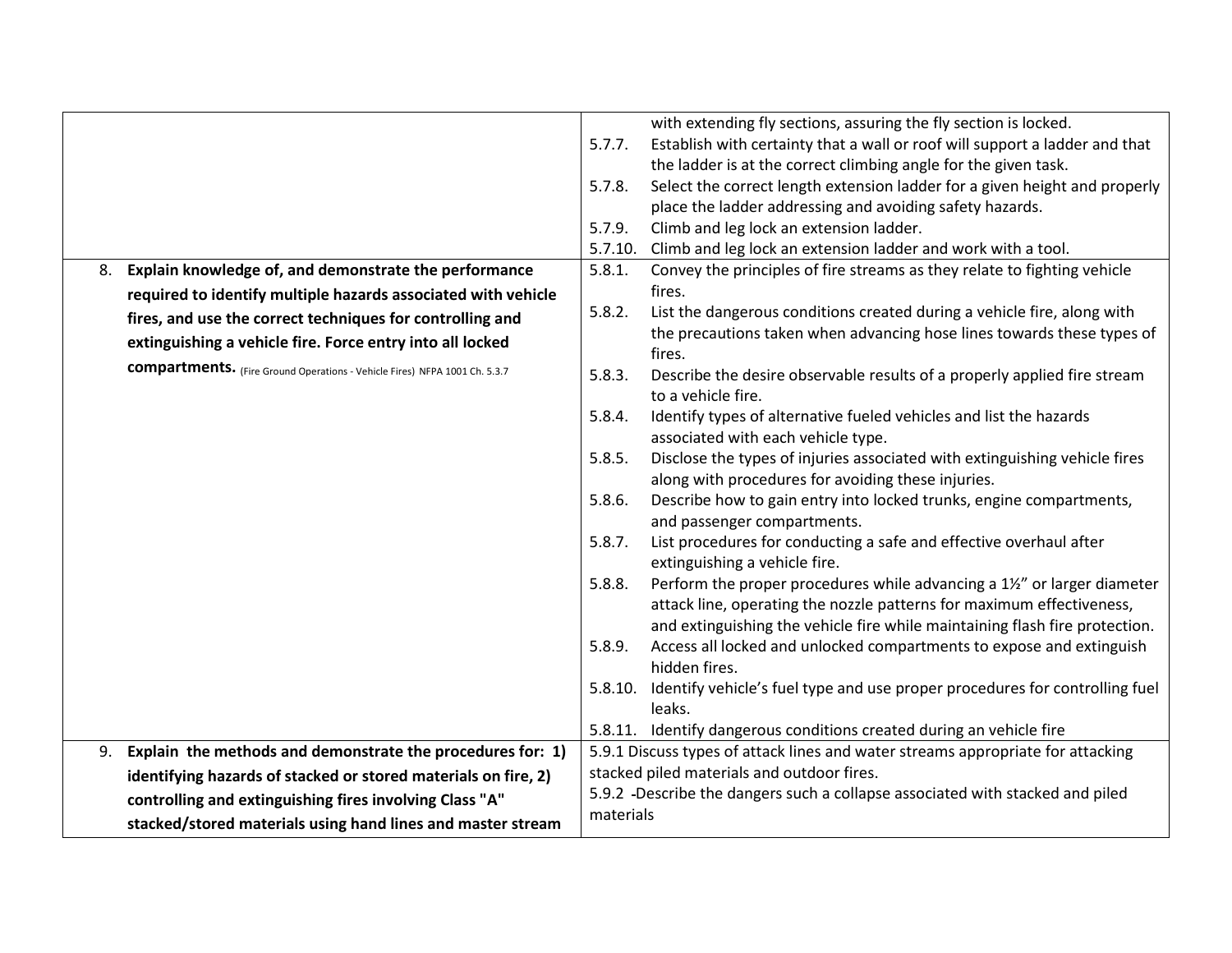| devices, 3) overhauling stacked and stored materials                         | 5.9.3 Explain the effects of how each extinguishing agent should perform to                                                                             |
|------------------------------------------------------------------------------|---------------------------------------------------------------------------------------------------------------------------------------------------------|
| addressing all safety concerns, 4) locating fire origin and                  | extinguish different materials and material configurations.                                                                                             |
| cause, and preservation of evidence. (Fire Ground Operations - Stacked Class | 5.9.4 List methods, along with the tools required, to break up various types of                                                                         |
| "A" Fires) NFPA 1001 Ch. 5.3.8                                               | materials and the difficulties related to complete extinguishment.                                                                                      |
|                                                                              | 5.9.5 Describe the methods used for water application for exposure protecting                                                                           |
|                                                                              | and fire suppression.                                                                                                                                   |
|                                                                              | 5.9.6 List the hazards (e.g., collapse, toxic fumes, hazardous materials) that may                                                                      |
|                                                                              | be found during fires in building, storage facilities, and containers.                                                                                  |
|                                                                              | 5.9.7 Disclose obvious signs of fire origin and cause and list the techniques for                                                                       |
|                                                                              | preserving fire cause related evidence.                                                                                                                 |
|                                                                              | 5.9.8 Perform the ability to recognize inherent hazards related to the materials<br>configuration and operate and operate hand lines and master streams |
|                                                                              | 5.9.9 Search for hidden fire, break up materials using hand tools, apply water                                                                          |
|                                                                              | streams, and evaluate for complete extinguishment.                                                                                                      |
|                                                                              | 5.9.10 Assess fire, heat, and smoke patterns for determination of fire origin while                                                                     |
|                                                                              | protecting physical evidence and evaluate for complete extinguishment.                                                                                  |
|                                                                              | 5.9.11 Operate hose lines and other water application techniques for maximum                                                                            |
|                                                                              | penetration and search for and expose hidden fire.                                                                                                      |
| 10. Explain the methods for, and demonstrate entering a                      | 5.10.1. List and describe the proper use of forcible entry tools used during                                                                            |
| structure using various entry points, performing a                           | structural rescue operations.                                                                                                                           |
| comprehensive primary search, rescue/removal of a victim                     | Describe the proper placement of ground and aerial ladders during<br>5.10.2.                                                                            |
| found in an obscured visibility environment, and when                        | structural rescue operations.                                                                                                                           |
|                                                                              | Describe the physiological effects of operating in obscured conditions<br>5.10.3.                                                                       |
| appropriate, conducting a secondary search while using                       | and ways to manage them effectively.                                                                                                                    |
| appropriate tools and equipment. (Fire Ground Operations - Search and        | Describe methods to determine if an area is tenable and safe for interior<br>5.10.4.                                                                    |
| Rescue) NFPA 1001 Ch. 5.3.9                                                  | operations.                                                                                                                                             |
|                                                                              | 5.10.5. Describe the proper techniques to conduct a primary search.                                                                                     |
|                                                                              | Describe the proper techniques to conduct a secondary search.<br>5.10.6.                                                                                |
|                                                                              | 5.10.7. List and describe each team member's roles and goals during a structural                                                                        |
|                                                                              | search and rescue operation.                                                                                                                            |
|                                                                              | 5.10.8. List and describe various methods to locate victims during a search and                                                                         |
|                                                                              | rescue operation.<br>Describe various methods and carries used to remove victims from a<br>5.10.9.                                                      |
|                                                                              |                                                                                                                                                         |
|                                                                              | structure, on various floors, during search and rescue operations.                                                                                      |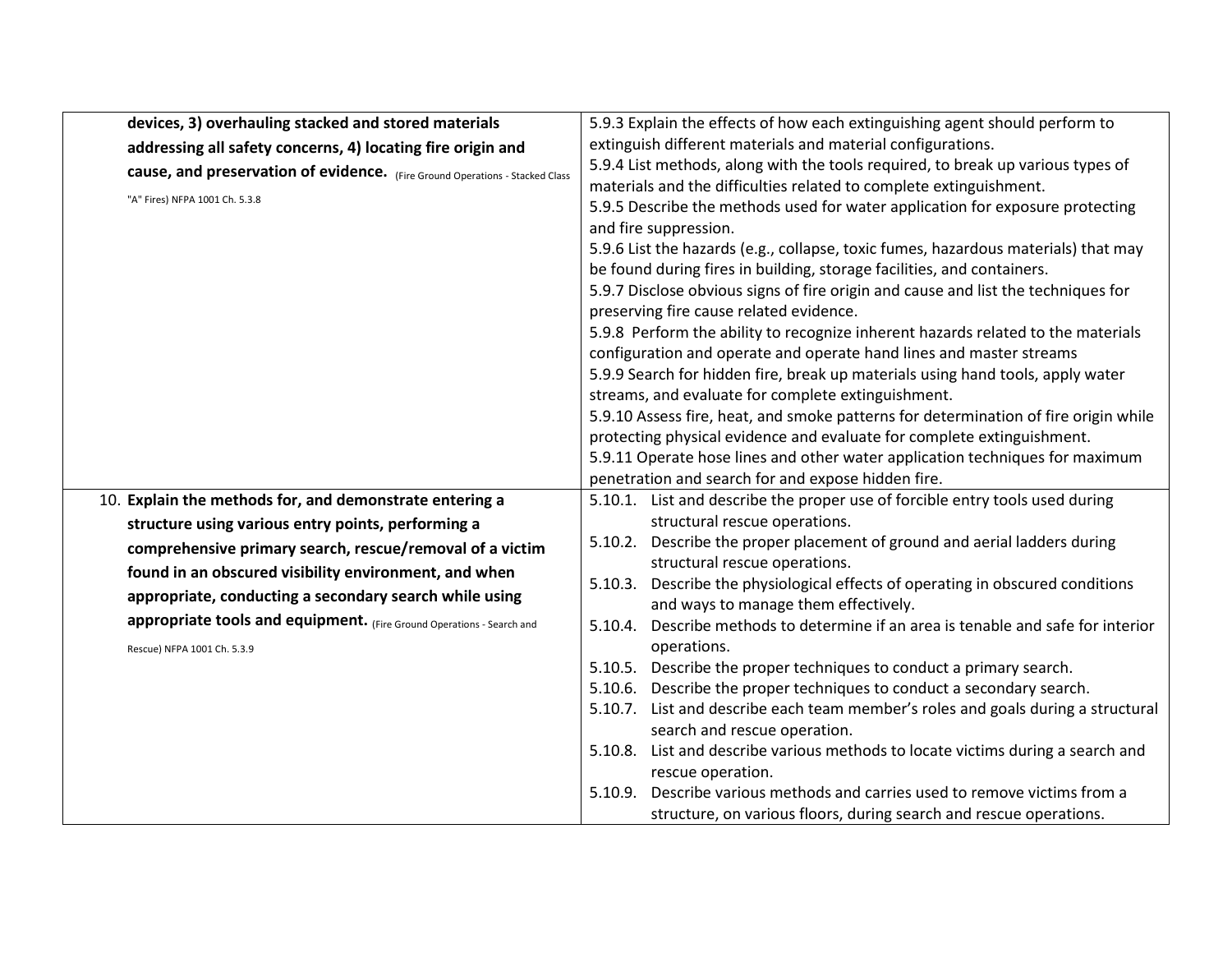| List the various types of fire streams used for an interior fire attach.<br>11. Explain procedures for, and demonstrate the following: 1)<br>5.11.1.<br>Describe the design, operation, nozzle pressure effects, and flow<br>5.11.2.<br>deploy, extend, and replace attack lines, 2) enter a structure<br>capabilities of various types of fog nozzles.<br>using various entry points, control and extinguish a fire using<br>Describe the design, operation, nozzle pressure effects, and flow<br>5.11.3.<br>effective water application techniques for above grade and<br>capabilities of various types of smooth bore nozzles.<br>below grade fires, 3) maintain team integrity, 4) conduct an<br>Describe the design, operation, nozzle pressure effects, and flow<br>5.11.4.<br>effective overhaul. (Fire Ground Operations - Fire Control) NFPA 1001 Ch. 5.3.10<br>capabilities of various types of specialty nozzles<br>List and describe the precaution to be followed when advancing hose<br>5.11.5.<br>NOTE: NFPA 1403 "Standard on Live Fire Training Evolutions" applies<br>lines to a fire.<br>Describe the observable results of a properly applied fire stream.<br>5.11.6.<br>5.11.7. Describe various dangerous building conditions created as the result of a<br>fire.<br>Describe the basic principles of exposure protection.<br>5.11.8.<br>List and describe the potential long-term consequences of exposure to<br>5.11.9.<br>products of combustion for a firefighter.<br>5.11.10. List and describe the physical state of matter in which fuels are found.<br>5.11.11. Describe common types of accidents or injuries and their causes that<br>may occur on the fire ground.<br>5.11.12. Describe the proper placement and application of a small diameter (11/2"<br>to 2") attach line.<br>5.11.13. Describe the proper placement application of a medium diameter (21/2")<br>attach line.<br>5.11.14. Describe the role of a backup team during an interior fire attack. | 5.10.10. Demonstrate the various methods for maneuvering through restricted<br>openings while wearing a self-contained breathing apparatus (SCBA).<br>5.10.11. Demonstrate the proper placement and use of ladders during rescue<br>operations.<br>5.10.12. Demonstrate a rescue of a firefighter with a functioning SCBA.<br>5.10.13. Demonstrate a rescue of a firefighter with a nonfunctioning SCBA.<br>5.10.14. Demonstrate a rescue of a victim with no respiratory protection.<br>5.10.15. Demonstrate the proper techniques for assessing the tenability of a<br>given area. |  |
|---------------------------------------------------------------------------------------------------------------------------------------------------------------------------------------------------------------------------------------------------------------------------------------------------------------------------------------------------------------------------------------------------------------------------------------------------------------------------------------------------------------------------------------------------------------------------------------------------------------------------------------------------------------------------------------------------------------------------------------------------------------------------------------------------------------------------------------------------------------------------------------------------------------------------------------------------------------------------------------------------------------------------------------------------------------------------------------------------------------------------------------------------------------------------------------------------------------------------------------------------------------------------------------------------------------------------------------------------------------------------------------------------------------------------------------------------------------------------------------------------------------------------------------------------------------------------------------------------------------------------------------------------------------------------------------------------------------------------------------------------------------------------------------------------------------------------------------------------------------------------------------------------------------------------------------------------------------------------------------------------|--------------------------------------------------------------------------------------------------------------------------------------------------------------------------------------------------------------------------------------------------------------------------------------------------------------------------------------------------------------------------------------------------------------------------------------------------------------------------------------------------------------------------------------------------------------------------------------|--|
|                                                                                                                                                                                                                                                                                                                                                                                                                                                                                                                                                                                                                                                                                                                                                                                                                                                                                                                                                                                                                                                                                                                                                                                                                                                                                                                                                                                                                                                                                                                                                                                                                                                                                                                                                                                                                                                                                                                                                                                                   |                                                                                                                                                                                                                                                                                                                                                                                                                                                                                                                                                                                      |  |
|                                                                                                                                                                                                                                                                                                                                                                                                                                                                                                                                                                                                                                                                                                                                                                                                                                                                                                                                                                                                                                                                                                                                                                                                                                                                                                                                                                                                                                                                                                                                                                                                                                                                                                                                                                                                                                                                                                                                                                                                   |                                                                                                                                                                                                                                                                                                                                                                                                                                                                                                                                                                                      |  |
|                                                                                                                                                                                                                                                                                                                                                                                                                                                                                                                                                                                                                                                                                                                                                                                                                                                                                                                                                                                                                                                                                                                                                                                                                                                                                                                                                                                                                                                                                                                                                                                                                                                                                                                                                                                                                                                                                                                                                                                                   |                                                                                                                                                                                                                                                                                                                                                                                                                                                                                                                                                                                      |  |
|                                                                                                                                                                                                                                                                                                                                                                                                                                                                                                                                                                                                                                                                                                                                                                                                                                                                                                                                                                                                                                                                                                                                                                                                                                                                                                                                                                                                                                                                                                                                                                                                                                                                                                                                                                                                                                                                                                                                                                                                   |                                                                                                                                                                                                                                                                                                                                                                                                                                                                                                                                                                                      |  |
|                                                                                                                                                                                                                                                                                                                                                                                                                                                                                                                                                                                                                                                                                                                                                                                                                                                                                                                                                                                                                                                                                                                                                                                                                                                                                                                                                                                                                                                                                                                                                                                                                                                                                                                                                                                                                                                                                                                                                                                                   |                                                                                                                                                                                                                                                                                                                                                                                                                                                                                                                                                                                      |  |
|                                                                                                                                                                                                                                                                                                                                                                                                                                                                                                                                                                                                                                                                                                                                                                                                                                                                                                                                                                                                                                                                                                                                                                                                                                                                                                                                                                                                                                                                                                                                                                                                                                                                                                                                                                                                                                                                                                                                                                                                   |                                                                                                                                                                                                                                                                                                                                                                                                                                                                                                                                                                                      |  |
|                                                                                                                                                                                                                                                                                                                                                                                                                                                                                                                                                                                                                                                                                                                                                                                                                                                                                                                                                                                                                                                                                                                                                                                                                                                                                                                                                                                                                                                                                                                                                                                                                                                                                                                                                                                                                                                                                                                                                                                                   |                                                                                                                                                                                                                                                                                                                                                                                                                                                                                                                                                                                      |  |
|                                                                                                                                                                                                                                                                                                                                                                                                                                                                                                                                                                                                                                                                                                                                                                                                                                                                                                                                                                                                                                                                                                                                                                                                                                                                                                                                                                                                                                                                                                                                                                                                                                                                                                                                                                                                                                                                                                                                                                                                   |                                                                                                                                                                                                                                                                                                                                                                                                                                                                                                                                                                                      |  |
|                                                                                                                                                                                                                                                                                                                                                                                                                                                                                                                                                                                                                                                                                                                                                                                                                                                                                                                                                                                                                                                                                                                                                                                                                                                                                                                                                                                                                                                                                                                                                                                                                                                                                                                                                                                                                                                                                                                                                                                                   |                                                                                                                                                                                                                                                                                                                                                                                                                                                                                                                                                                                      |  |
|                                                                                                                                                                                                                                                                                                                                                                                                                                                                                                                                                                                                                                                                                                                                                                                                                                                                                                                                                                                                                                                                                                                                                                                                                                                                                                                                                                                                                                                                                                                                                                                                                                                                                                                                                                                                                                                                                                                                                                                                   |                                                                                                                                                                                                                                                                                                                                                                                                                                                                                                                                                                                      |  |
|                                                                                                                                                                                                                                                                                                                                                                                                                                                                                                                                                                                                                                                                                                                                                                                                                                                                                                                                                                                                                                                                                                                                                                                                                                                                                                                                                                                                                                                                                                                                                                                                                                                                                                                                                                                                                                                                                                                                                                                                   |                                                                                                                                                                                                                                                                                                                                                                                                                                                                                                                                                                                      |  |
|                                                                                                                                                                                                                                                                                                                                                                                                                                                                                                                                                                                                                                                                                                                                                                                                                                                                                                                                                                                                                                                                                                                                                                                                                                                                                                                                                                                                                                                                                                                                                                                                                                                                                                                                                                                                                                                                                                                                                                                                   |                                                                                                                                                                                                                                                                                                                                                                                                                                                                                                                                                                                      |  |
|                                                                                                                                                                                                                                                                                                                                                                                                                                                                                                                                                                                                                                                                                                                                                                                                                                                                                                                                                                                                                                                                                                                                                                                                                                                                                                                                                                                                                                                                                                                                                                                                                                                                                                                                                                                                                                                                                                                                                                                                   |                                                                                                                                                                                                                                                                                                                                                                                                                                                                                                                                                                                      |  |
|                                                                                                                                                                                                                                                                                                                                                                                                                                                                                                                                                                                                                                                                                                                                                                                                                                                                                                                                                                                                                                                                                                                                                                                                                                                                                                                                                                                                                                                                                                                                                                                                                                                                                                                                                                                                                                                                                                                                                                                                   |                                                                                                                                                                                                                                                                                                                                                                                                                                                                                                                                                                                      |  |
|                                                                                                                                                                                                                                                                                                                                                                                                                                                                                                                                                                                                                                                                                                                                                                                                                                                                                                                                                                                                                                                                                                                                                                                                                                                                                                                                                                                                                                                                                                                                                                                                                                                                                                                                                                                                                                                                                                                                                                                                   |                                                                                                                                                                                                                                                                                                                                                                                                                                                                                                                                                                                      |  |
|                                                                                                                                                                                                                                                                                                                                                                                                                                                                                                                                                                                                                                                                                                                                                                                                                                                                                                                                                                                                                                                                                                                                                                                                                                                                                                                                                                                                                                                                                                                                                                                                                                                                                                                                                                                                                                                                                                                                                                                                   |                                                                                                                                                                                                                                                                                                                                                                                                                                                                                                                                                                                      |  |
|                                                                                                                                                                                                                                                                                                                                                                                                                                                                                                                                                                                                                                                                                                                                                                                                                                                                                                                                                                                                                                                                                                                                                                                                                                                                                                                                                                                                                                                                                                                                                                                                                                                                                                                                                                                                                                                                                                                                                                                                   |                                                                                                                                                                                                                                                                                                                                                                                                                                                                                                                                                                                      |  |
|                                                                                                                                                                                                                                                                                                                                                                                                                                                                                                                                                                                                                                                                                                                                                                                                                                                                                                                                                                                                                                                                                                                                                                                                                                                                                                                                                                                                                                                                                                                                                                                                                                                                                                                                                                                                                                                                                                                                                                                                   |                                                                                                                                                                                                                                                                                                                                                                                                                                                                                                                                                                                      |  |
|                                                                                                                                                                                                                                                                                                                                                                                                                                                                                                                                                                                                                                                                                                                                                                                                                                                                                                                                                                                                                                                                                                                                                                                                                                                                                                                                                                                                                                                                                                                                                                                                                                                                                                                                                                                                                                                                                                                                                                                                   |                                                                                                                                                                                                                                                                                                                                                                                                                                                                                                                                                                                      |  |
| 5.11.15. Describe the proper fire attack methods for a grade-level fire.<br>5.11.16. Describe the proper fire attack methods for an above-grade-level fire.                                                                                                                                                                                                                                                                                                                                                                                                                                                                                                                                                                                                                                                                                                                                                                                                                                                                                                                                                                                                                                                                                                                                                                                                                                                                                                                                                                                                                                                                                                                                                                                                                                                                                                                                                                                                                                       |                                                                                                                                                                                                                                                                                                                                                                                                                                                                                                                                                                                      |  |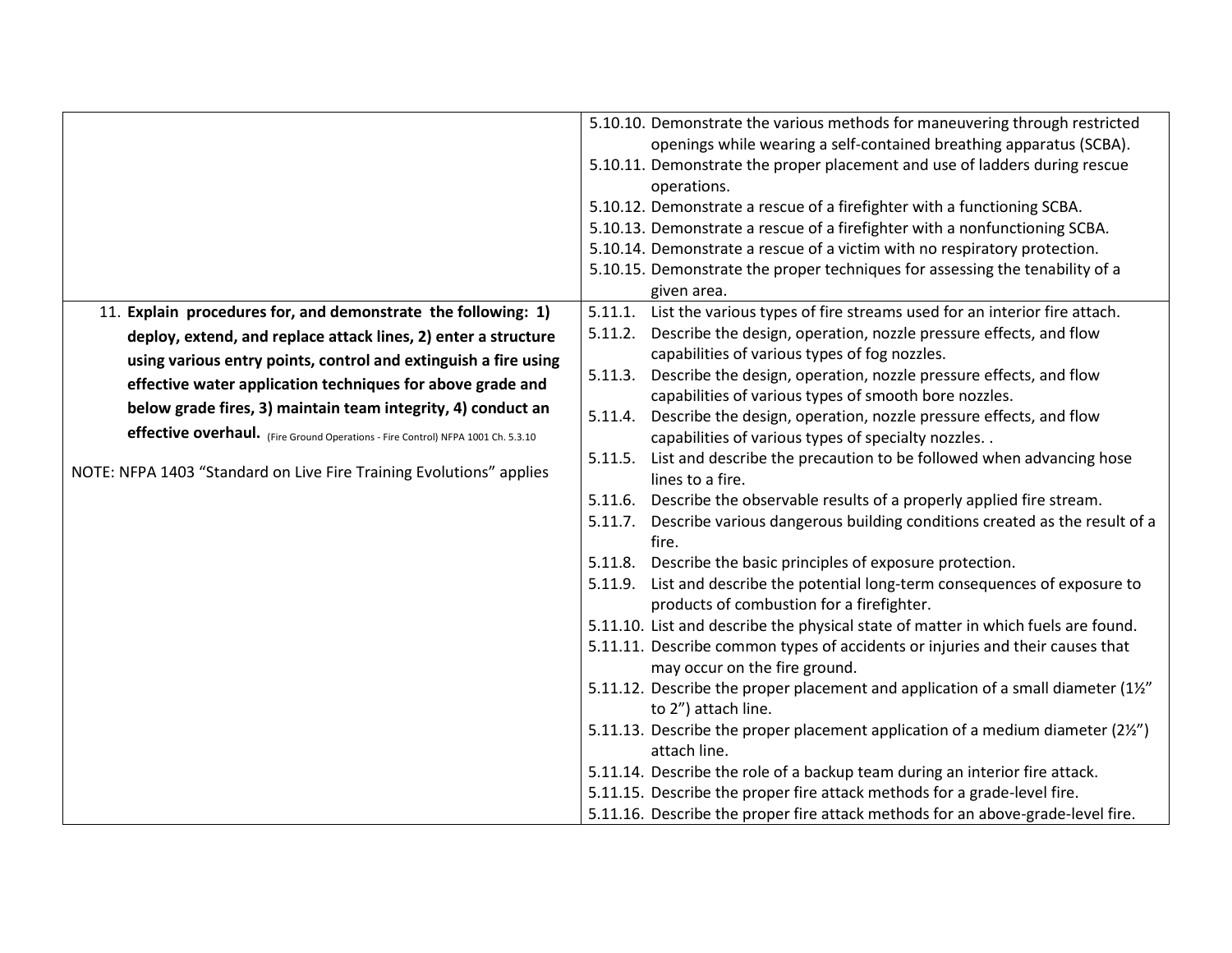|                                                              | 5.11.17. Describe the proper fire attack methods for a below-grade-level fire.                        |
|--------------------------------------------------------------|-------------------------------------------------------------------------------------------------------|
|                                                              | 5.11.18. Describe the proper methods for locating and exposing hidden fires.                          |
|                                                              | 5.11.19. Demonstrate the proper methods to prevent water hammer when                                  |
|                                                              | shutting down nozzles.                                                                                |
|                                                              | 5.11.20. Demonstrate the ability to properly open, close, and adjust nozzle flow                      |
|                                                              | and patterns on various automatic and adjustable fog nozzles.                                         |
|                                                              | 5.11.21. Demonstrate the ability property open and close various smooth bore                          |
|                                                              | nozzles.                                                                                              |
|                                                              | 5.11.22. Demonstrate the proper procedures for applying water using a direct fire                     |
|                                                              | attack.                                                                                               |
|                                                              | 5.11.23. Demonstrate the proper procedures for applying water using an indirect                       |
|                                                              | fire attack.                                                                                          |
|                                                              | 5.11.24. Demonstrate the proper procedures for applying water using a                                 |
|                                                              | combination fire attack.                                                                              |
|                                                              | 5.11.25. Demonstrate the proper procedure for advancing a 1½" or larger                               |
|                                                              | diameter hose up ladders.                                                                             |
|                                                              | 5.11.26. Demonstrate the proper procedure for advancing a 1½" or larger                               |
|                                                              | diameter hose up stairways.                                                                           |
|                                                              | 5.11.27. Demonstrate the proper procedure for advancing a 1½" or larger                               |
|                                                              | diameter hose down stairways.                                                                         |
|                                                              | 5.11.28. Demonstrate the proper methods for extending hose lines.                                     |
|                                                              | 5.11.29. Demonstrate the proper methods for replacing burst or broken sections                        |
|                                                              | of hose.                                                                                              |
|                                                              | 5.11.30. Operate charged hose line of 1%" diameter or larger while secured to a                       |
|                                                              | ground ladder.                                                                                        |
|                                                              | 5.11.31. Demonstrate the proper methods for coupling and uncoupling various<br>size hose connections. |
|                                                              | 5.11.32. Demonstrate the proper fire attack methods for a grade-level fire.                           |
|                                                              | 5.11.33. Demonstrate the proper attack methods for an above-grade-level fire.                         |
|                                                              | 5.11.34. Demonstrate the proper fire attack methods for a below-grade-level fire.                     |
|                                                              | 5.11.35. Locate and suppress interior wall fires.                                                     |
| 12. Identify the hazards associated with a structure needing | 5.12.1. List and describe the principles, advantages, limitations, and effects of                     |
| horizontal ventilation and demonstrate various types of      | horizontal ventilation.                                                                               |
|                                                              | 5.12.2. List and describe the principles, advantages, limitations, and effects of                     |
| horizontal ventilation using natural and mechanical means to |                                                                                                       |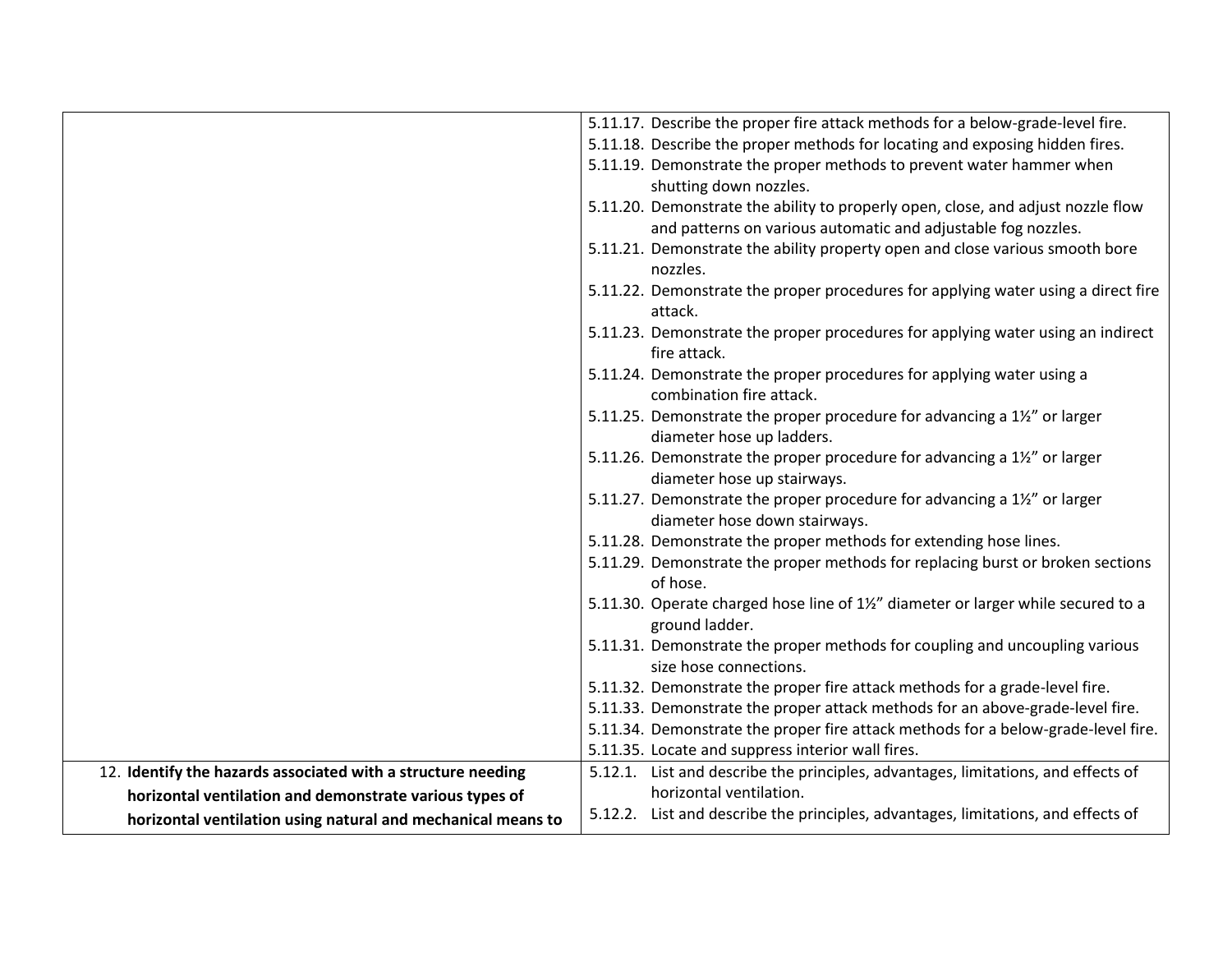| remove smoke, heat, and toxic gasses from within the                             | mechanical ventilation.                                                                                              |
|----------------------------------------------------------------------------------|----------------------------------------------------------------------------------------------------------------------|
| structure using appropriate tools, equipment and procedures.                     | List and describe the principles, advantages, limitations, and effects of<br>5.12.3.                                 |
| (Fire Ground Operations - Horizontal Ventilation) NFPA 1001 Ch. 5.3.11           | hydraulic ventilation.                                                                                               |
|                                                                                  | 5.12.4. List and describe the safety considerations when venting a structure.                                        |
|                                                                                  | 5.12.5. Describe the behavior of fire as it relates to venting in a structure.                                       |
|                                                                                  | 5.12.6. List and explain the products of combustion found in a structure fire.                                       |
|                                                                                  | 5.12.7. List and explain the signs and cause of backdraft.                                                           |
|                                                                                  | 5.12.8. List and explain the effects of a backdraft.                                                                 |
|                                                                                  | 5.12.9. Describe the methods to prevent a backdraft.                                                                 |
|                                                                                  | 5.12.10. Explain the relationship of oxygen concentration to life safety.                                            |
|                                                                                  | 5.12.11. Explain the relationship of oxygen concentration to fire growth.                                            |
|                                                                                  | 5.12.12. Demonstrate the ability to properly carry and place a ladder to the                                         |
|                                                                                  | structure for ventilation.                                                                                           |
|                                                                                  | 5.12.13. Demonstrate the ability to properly carry various ventilation tools and                                     |
|                                                                                  | equipment to the location where they will be used.                                                                   |
|                                                                                  | 5.12.14. Demonstrate the proper procedure for safely breaking glass in a window                                      |
|                                                                                  | or door and removing all obstructions.                                                                               |
| 13. Identify the hazards associated with a structure needing                     | 5.13.1. Discuss the methods of heat transfer.                                                                        |
| vertical ventilation and demonstrate vertical ventilation to                     | 5.13.2. Describe the principles of thermal layering within the structure on fire.                                    |
| remove smoke, heat, and toxic gasses from within the                             | 5.13.3. Discuss the techniques and safety precautions for venting flat roofs,                                        |
| structure using the appropriate tools, equipment, and                            | pitched roofs, and basements.                                                                                        |
| procedures. (Fire Ground Operations - Vertical Ventilation) NFPA 1001 Ch. 5.3.12 | 5.13.4. Explain the basic indicators of potential collapse or roof failure.                                          |
|                                                                                  | 5.13.5. Describe the effects of construction type and elapsed time under fire<br>conditions on structural integrity. |
|                                                                                  | 5.13.6. Discuss the advantages and disadvantages of vertical and trench/strip                                        |
|                                                                                  | ventilation.                                                                                                         |
|                                                                                  | 5.13.7. Demonstrate the ability to transport and operate ventilation tools and                                       |
|                                                                                  | equipment.                                                                                                           |
|                                                                                  | 5.13.8. Demonstrate the ability to hoist ventilation tools to a roof.                                                |
|                                                                                  | 5.13.9. Perform the ability to cut roofing and flooring materials to vent flat                                       |
|                                                                                  | roofs, pitched roofs, and basements.                                                                                 |
|                                                                                  | 5.13.10. Demonstrate the ability to sound a roof for integrity.                                                      |
|                                                                                  | 5.13.11. Demonstrate the ability to clear an opening with hand tools.                                                |
|                                                                                  | 5.13.12. Perform the ability to select, carry, deploy, and secure ground ladders for                                 |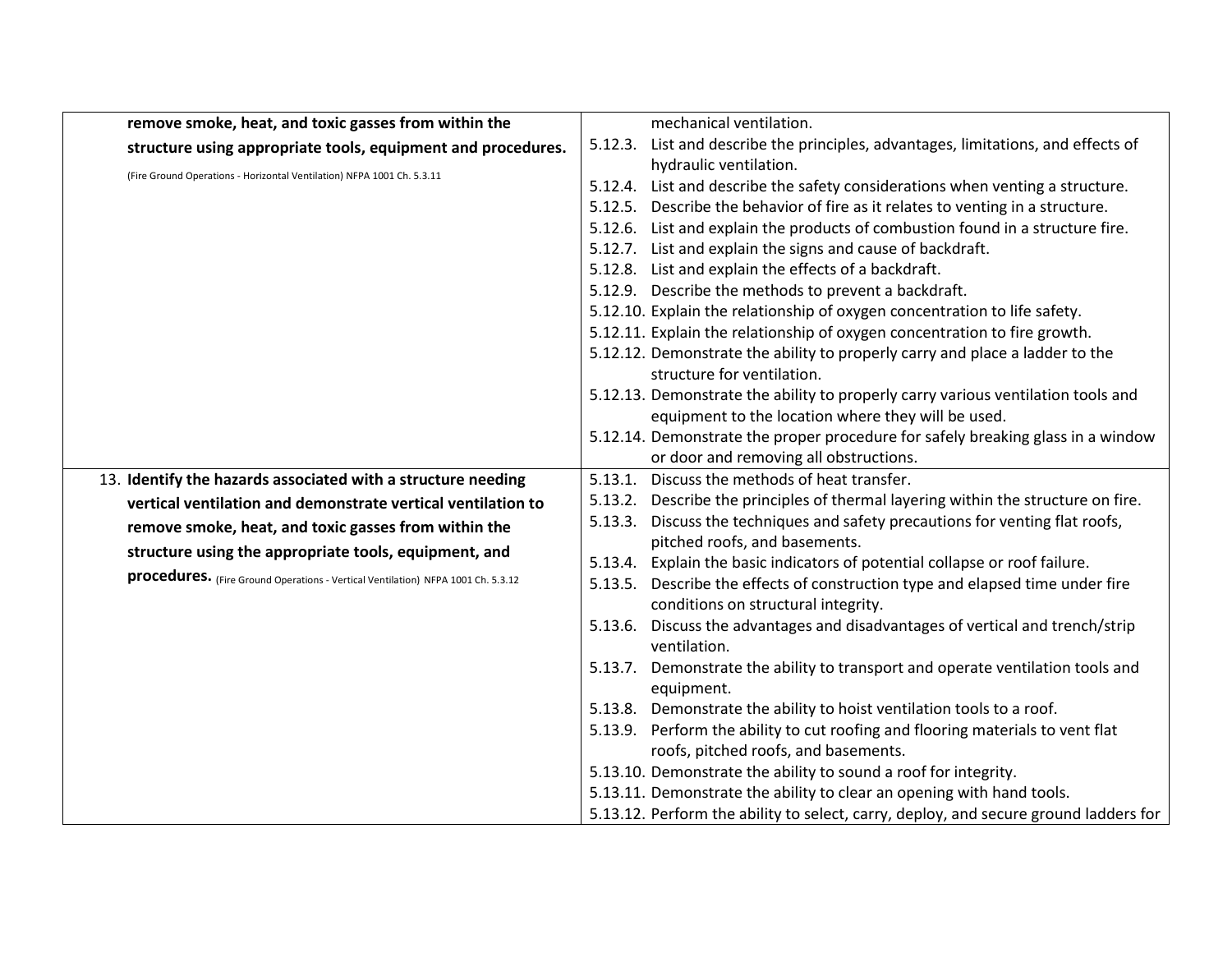|                                                                             | ventilation activities.                                                                                          |
|-----------------------------------------------------------------------------|------------------------------------------------------------------------------------------------------------------|
|                                                                             |                                                                                                                  |
|                                                                             | 5.13.13. Demonstrate the deployment of a roof ladder on a pitched roof while                                     |
|                                                                             | secured to a ground ladder.                                                                                      |
|                                                                             | 5.13.14. Perform a carry of ventilation-related tools and equipment while                                        |
|                                                                             | ascending and descending ladders.                                                                                |
| 14. Explain the process and demonstrate the procedures for                  | List the types of fire attack lines and water application devices most<br>5.14.1.                                |
| conducting a safe and effective overhaul, without                           | effective for overhaul.                                                                                          |
| compromising the structure, using appropriate tools,                        | 5.14.2. Describe the water application methods for extinguishment that will                                      |
| equipment, and procedures to extinguish all fire and protect                | limit water damage.                                                                                              |
|                                                                             | List the types of tools and methods used to expose hidden fires.<br>5.14.3.                                      |
| possible evidence. (Fire Ground Operations - Overhaul) NFPA 1001 Ch. 5.3.13 | Discuss the dangers associated with overhaul.<br>5.14.4.                                                         |
|                                                                             | List the obvious signs of the area of origin, signs of arson, and reasons for<br>5.14.5.<br>protecting evidence. |
|                                                                             | Demonstrate the ability to deploy and operate attack lines during<br>5.14.6.<br>overhaul.                        |
|                                                                             | Demonstrate the steps for removing flooring, ceiling, and wall material<br>5.14.7.                               |
|                                                                             | to expose void spaces without compromising structural integrity.                                                 |
|                                                                             | 5.14.8. Perform water application for maximum effectiveness during overhaul.                                     |
|                                                                             | 5.14.9. Demonstrate the steps for exposing and extinguishing hidden fires in                                     |
|                                                                             | walls, ceilings, and subfloor spaces.                                                                            |
|                                                                             | 5.14.10. Demonstrate how to preserve evidence, detect area of origin, and                                        |
|                                                                             | evaluate for complete extinguishment.                                                                            |
| 15. Explain the methods and demonstrate the actions required to             | 5.15.1. Discuss the purpose of property conservation and its value to the public.                                |
| conduct property conservation by covering unwanted                          | 5.15.2. Describe the methods used to protect property.                                                           |
| openings, covering/protecting furnishings, stopping or re-                  | 5.15.3. List the types of and uses for salvage covers.                                                           |
|                                                                             | 5.15.4. Discuss the operations at properties protected with automatic sprinklers.                                |
| routing water flow from sprinkler systems, removing charred                 | Describe how to stop the flow of water from an automatic sprinkler<br>5.15.5.                                    |
| materials, and protecting scene evidence. Clean, inspect, fold              | head.                                                                                                            |
| and roll salvage covers to prepare for reuse. (Fire Ground Operations -     | Discuss the identification of main control valves on an automatic<br>5.15.6.                                     |
| Property Conservation) NFPA 1001 Ch. 5.3.14                                 | sprinkler system.                                                                                                |
|                                                                             | 5.15.7. Discuss forcible entry issues related to salvage.                                                        |
|                                                                             | 5.15.8. Demonstrate the ability to cluster furniture.                                                            |
|                                                                             | 5.15.9. Demonstrate how to deploy covering materials.                                                            |
|                                                                             | 5.15.10. Demonstrate how to roll and fold salvage covers for reuse.                                              |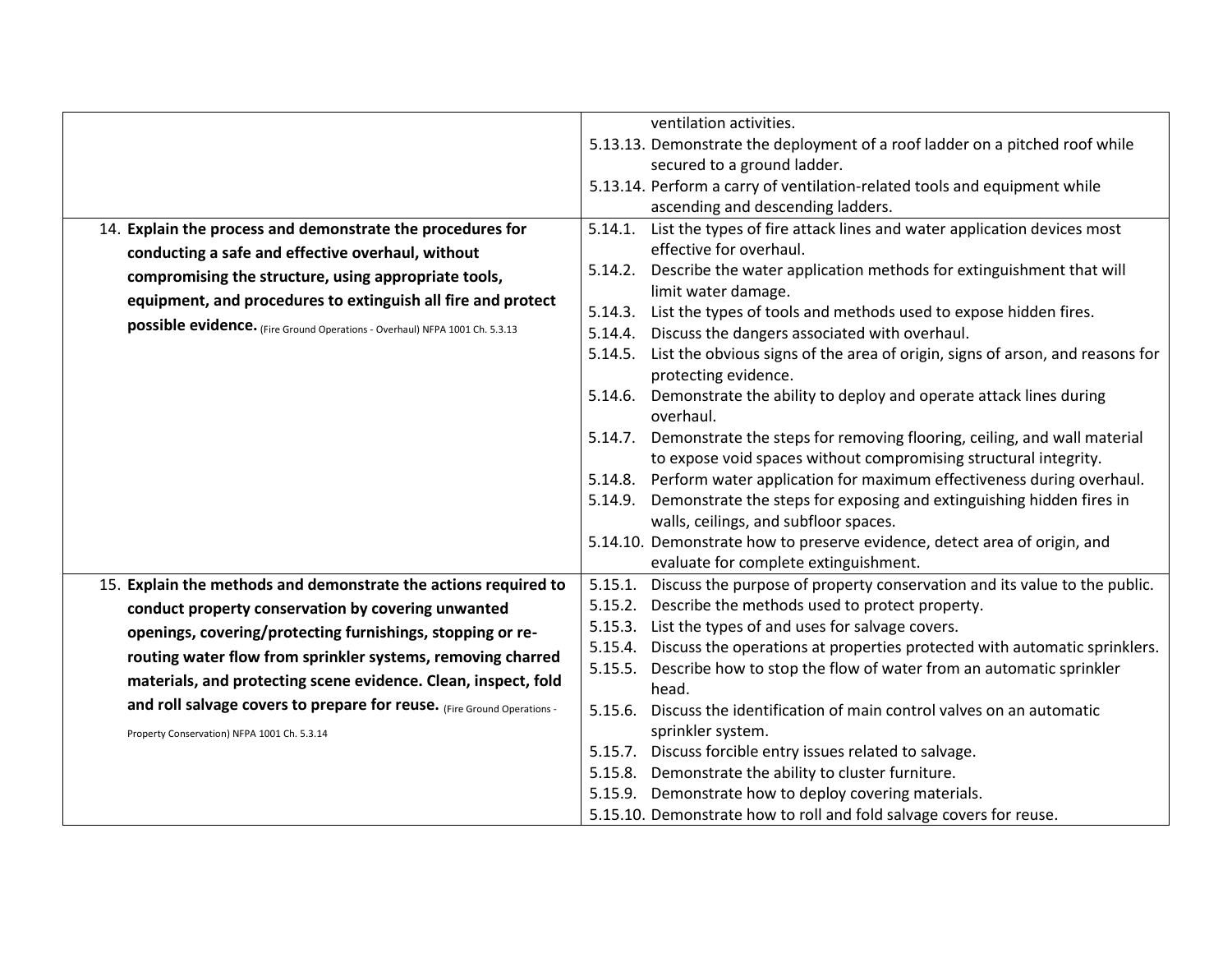|                                                                                     | 5.15.11. Demonstrate how to construct water chutes and catch-alls.<br>5.15.12. Demonstrate the procedures for removing water.<br>5.15.13. Demonstrate how to cover building openings, including doors, windows,<br>floor openings, and roof openings.<br>5.15.14. Perform the steps to separate, remove, and relocate charred material to<br>a safe location while protecting the area of origin for fire cause<br>determination.<br>5.15.15. Demonstrate how to stop the flow of water from a sprinkler head with |
|-------------------------------------------------------------------------------------|--------------------------------------------------------------------------------------------------------------------------------------------------------------------------------------------------------------------------------------------------------------------------------------------------------------------------------------------------------------------------------------------------------------------------------------------------------------------------------------------------------------------|
|                                                                                     | sprinkler wedges or stoppers.<br>5.15.16. Operate a main control valve on an automatic sprinkler system.                                                                                                                                                                                                                                                                                                                                                                                                           |
|                                                                                     | 5.15.17. Discuss procedures for protecting possible areas of origin and potential<br>evidence                                                                                                                                                                                                                                                                                                                                                                                                                      |
| 16. Explain the steps and demonstrate the procedures for: 1)                        | 5.16.1. Discuss loading and offloading procedures for mobile water supply                                                                                                                                                                                                                                                                                                                                                                                                                                          |
| connecting supply hose to a hydrant and making a forward                            | apparatus.                                                                                                                                                                                                                                                                                                                                                                                                                                                                                                         |
| and reverse lay, 2) operating a hydrant, 3) obtaining water                         | 5.16.2. Describe fire hydrant operations.                                                                                                                                                                                                                                                                                                                                                                                                                                                                          |
| from a suitable static water source that includes drafting from                     | Discuss procedures and protocol for connecting to suitable static water<br>5.16.3.<br>supply sources.                                                                                                                                                                                                                                                                                                                                                                                                              |
| a portable water tank. (Fire Ground Operations - Water Supply) NFPA 1001 Ch. 5.3.15 | 5.16.4. Perform the ability to hand lay a supply hose.                                                                                                                                                                                                                                                                                                                                                                                                                                                             |
|                                                                                     | 5.16.5. Demonstrate how to connect and place hard suction hose for drafting<br>operations.                                                                                                                                                                                                                                                                                                                                                                                                                         |
|                                                                                     | 5.16.6. Operate the deployment of portable water tanks as well as the<br>equipment necessary to transfer water between and draft from them.                                                                                                                                                                                                                                                                                                                                                                        |
|                                                                                     | Perform hydrant-to-pumper hose connections for forward and reverse<br>5.16.7.<br>lays.                                                                                                                                                                                                                                                                                                                                                                                                                             |
|                                                                                     | 5.16.8. Connect supply hose to a hydrant and fully open and close the hydrant.                                                                                                                                                                                                                                                                                                                                                                                                                                     |
| 17. Identify Class A, B, C, and K type fires and relate the fire to the             | List the different classifications of fire.<br>5.17.1.                                                                                                                                                                                                                                                                                                                                                                                                                                                             |
| appropriate type of fire extinguisher. Select the correct fire                      | List the types of rating system for each classification of fire.<br>5.17.2.                                                                                                                                                                                                                                                                                                                                                                                                                                        |
| extinguisher then extinguish a Class A, B, and C type incipient                     | List the risks associated with each classification of fire.<br>5.17.3.                                                                                                                                                                                                                                                                                                                                                                                                                                             |
| fire. (Fire Ground Operations - Portable Fire Extinguisher) NFPA 1001 Ch. 5.3.16    | Describe the operating methods of a portable extinguisher.<br>5.17.4.                                                                                                                                                                                                                                                                                                                                                                                                                                              |
|                                                                                     | Describe the limitations of a portable extinguisher.<br>5.17.5.<br>5.17.6. Demonstrate the ability to operate a portable extinguisher.                                                                                                                                                                                                                                                                                                                                                                             |
|                                                                                     |                                                                                                                                                                                                                                                                                                                                                                                                                                                                                                                    |
|                                                                                     | 5.17.7. Demonstrate how to approach fire with a portable extinguisher.                                                                                                                                                                                                                                                                                                                                                                                                                                             |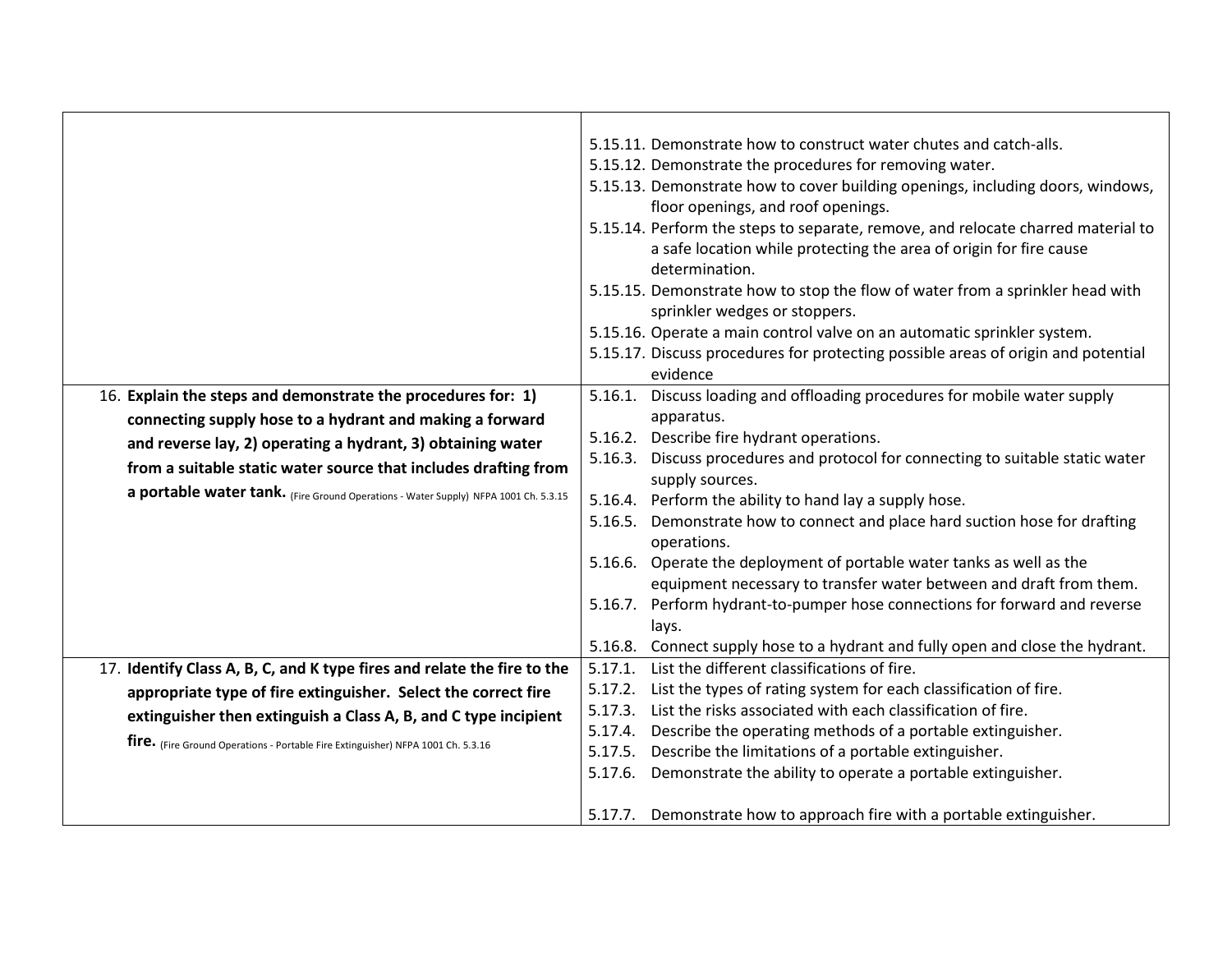|                                                                            | 5.17.8. | Demonstrate how to select an appropriate extinguisher based on the                                         |
|----------------------------------------------------------------------------|---------|------------------------------------------------------------------------------------------------------------|
|                                                                            |         | size and type of fire.                                                                                     |
|                                                                            | 5.17.9. | Demonstrate how to safely carry a portable extinguisher.                                                   |
| 18. Explain the process for choosing the appropriate lighting              | 5.18.1. | Discuss the safety principles and practices for using lighting equipment.                                  |
| system and placement of the lights for a given fire scene.                 | 5.18.2. | Describe power supply capabilities and limitations.                                                        |
| Demonstrate the procedures by choosing, deploying, and                     | 5.18.3. | List the methods of light deployment.                                                                      |
| safely illuminating a fire scene scenario. (Fire Ground Operations - Scene | 5.18.4. | Demonstrate the ability to operate department power supply units (e.g.,                                    |
|                                                                            |         | generators, power take-off [PTO]).                                                                         |
| Illumination) NFPA 1001 Ch. 5.3.17                                         |         | 5.18.5. Demonstrate the ability to operate lighting equipment (e.g., tripods,<br>masts).                   |
|                                                                            | 5.18.6. | Demonstrate how to select and setup cords and connectors.                                                  |
|                                                                            | 5.18.7. | Demonstrate how to reset ground fault interrupter (GFI) devices and                                        |
|                                                                            |         | apparatus breakers.                                                                                        |
|                                                                            |         | 5.18.8. Demonstrate how to position lighting for optimal safety and effect.                                |
| 19. Identify the safety concerns and procedures for turning off the        | 5.19.1. | List the properties and principles for utilities likely encountered (i.e.,                                 |
| gas, electric, and water supplies to a structure. Demonstrate              |         | electricity, gas, water, hydraulic, pneumatic systems).                                                    |
| the procedures for shutting off the utilities. (Fire Ground Operations -   | 5.19.2. | List the safety concerns for utilities likely encountered (i.e., electricity,                              |
| Turn Off Utilities) NFPA 1001 Ch. 5.3.18                                   |         | gas, water, hydraulic, pneumatic systems).                                                                 |
|                                                                            | 5.19.3. | List the methods for rending utilities likely encountered safe (e.g.,<br>shutoff, disconnection, lockout). |
|                                                                            | 5.19.4. | Describe the associated dangers related to rending utilities safe.                                         |
|                                                                            | 5.19.5. | Describe the use of required safety equipment in rendering utilities safe.                                 |
|                                                                            | 5.19.6. | Demonstrate the ability to identify utility control devices.                                               |
|                                                                            | 5.19.7. | Demonstrate the ability to operate utility-related control valves or<br>switches.                          |
|                                                                            | 5.19.8. | Demonstrate the ability to perform an assessment for utility-related                                       |
|                                                                            |         | hazards.                                                                                                   |
| 20. Identify the hazards associated with ground cover fires,               | 5.20.1. | List the fuel classifications as they relate to wildland fires.                                            |
| identify types and features of ground cover fires, and                     |         | 5.20.2. List the parts of a wildland fire.                                                                 |
| demonstrate controlling/extinguishing fires using the                      | 5.20.3. | Discuss the methods used to approach and attack wildland fires for                                         |
| appropriate fire lines, hose, tools, and water application.                |         | containment or suppression.                                                                                |
| Ground Operations - Ground Cover Fires) NFPA 1001 Ch. 5.3.19               | 5.20.4. | Discuss the safety principles and practices commonly used for wildland                                     |
|                                                                            |         | fire containment and suppression.                                                                          |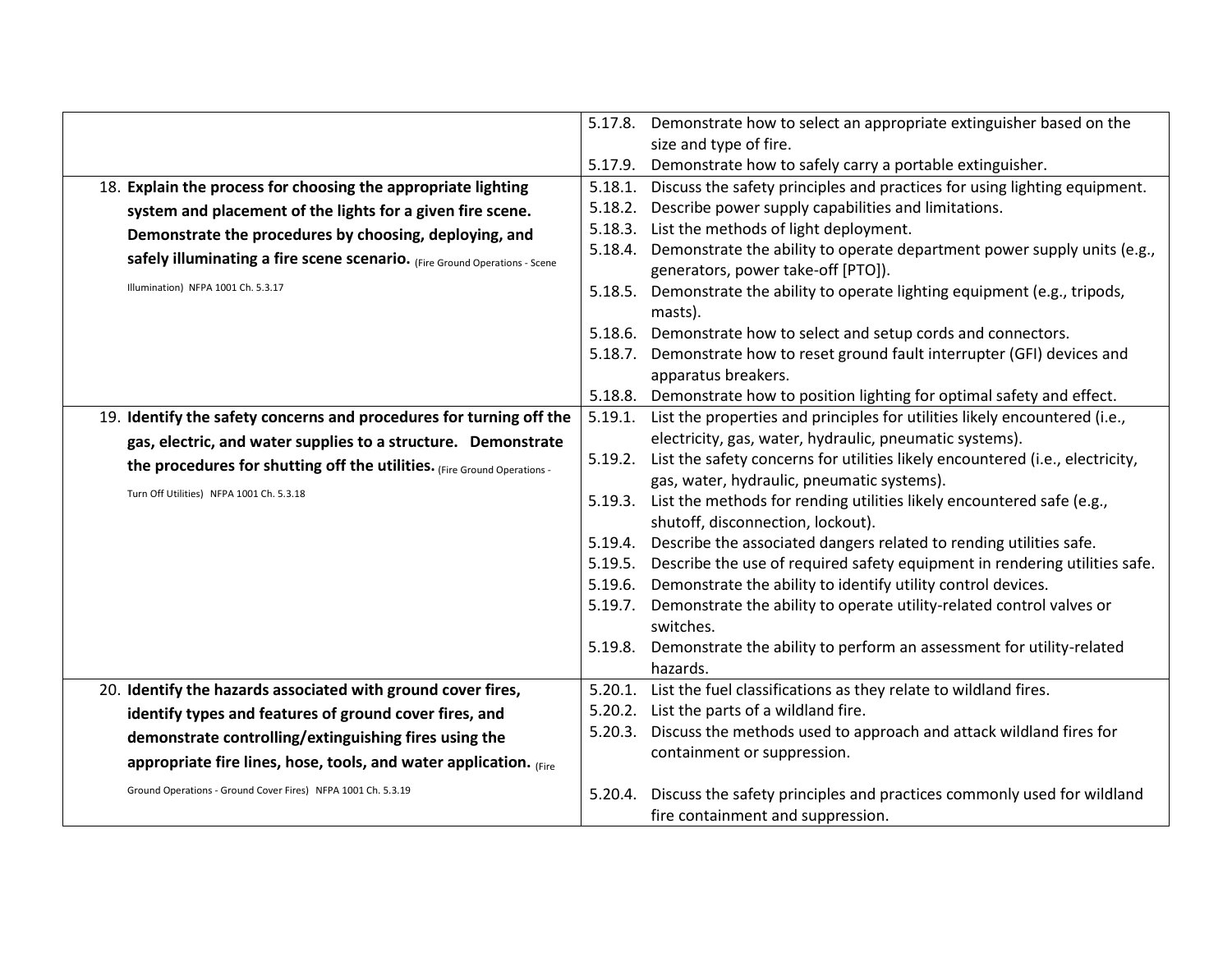|                                                                                                                                                                                                                                                                                                                                                        | 5.20.5. Demonstrate the steps to determine exposure threats based on wildland<br>fire spread.<br>5.20.6. Demonstrate how the exposures are protected from spreading wildland<br>fires.<br>5.20.7. Demonstrate the steps to construct a fire line.<br>5.20.8. Demonstrate the steps to extinguish a wildland fire using hand tools.<br>5.20.9. Demonstrate the steps n to maintain the integrity of established fire<br>lines against a spreading wildland fire.<br>5.20.10. Demonstrate the steps to suppress a contained wildland fire with water.                                                                                                                 |
|--------------------------------------------------------------------------------------------------------------------------------------------------------------------------------------------------------------------------------------------------------------------------------------------------------------------------------------------------------|---------------------------------------------------------------------------------------------------------------------------------------------------------------------------------------------------------------------------------------------------------------------------------------------------------------------------------------------------------------------------------------------------------------------------------------------------------------------------------------------------------------------------------------------------------------------------------------------------------------------------------------------------------------------|
| 21. Explain the differences, care, maintenance, inspection, and<br>uses for life safety rope compared to utility rope and<br>demonstrate hoisting tools using the appropriate knots. (Fire<br>Ground Operations NFPA 1001 Ch. 5.3.20)                                                                                                                  | 5.21.1 Discuss knot types and usages.<br>5.21.2 Describe the differences between life safety and utility rope.<br>5.21.3 Explain the reasons for placing rope out of service.<br>5.21.4 Discuss how the different types of knots are used for given tools, ropes,<br>or situations.<br>5.21.5 Discuss how rope is used to support response activities.<br>5.21.6 Demonstrate the hoisting methods for tools and equipment.<br>5.21.7 Demonstrate hoisting tools and equipment using ropes and the correct                                                                                                                                                           |
| 22. Explain and demonstrate the proper methods for inspecting,<br>cleaning, maintaining and record keeping for: 1) basic tools<br>and equipment, 2) ladders and ropes, 3) ventilation<br>equipment and hose, 4) SCBA. Prepare hose for reuse by<br>rolling and reloading into the hose bed. (Preparedness And Maintenance)<br>NFPA 1001 Ch. 5.5 - 5.52 | knot.<br>5.22.1 Describe the process for cleaning, inspection, maintenance, and record<br>keeping for ladders following manufacturer's or department guidelines.<br>5.22.2 Describe the process for cleaning, inspection, maintenance, and record<br>keeping for ventilation equipment following manufacturer's or<br>department guidelines.<br>Describe the process for cleaning, inspection, maintenance, and record<br>5.22.3<br>keeping for SCBA following manufacturer's or department guidelines.<br>Describe the process for cleaning, inspection, maintenance, and record<br>5.22.4<br>keeping for ropes following manufacturer's or department guidelines. |
|                                                                                                                                                                                                                                                                                                                                                        | Describe the process for cleaning, inspection, maintenance, and record<br>5.22.5<br>keeping for salvage equipment following manufacturer's or department<br>guidelines.<br>Describe the process for cleaning, inspection, maintenance, and record<br>5.22.6<br>keeping for hand tools following manufacturer's or department<br>guidelines.                                                                                                                                                                                                                                                                                                                         |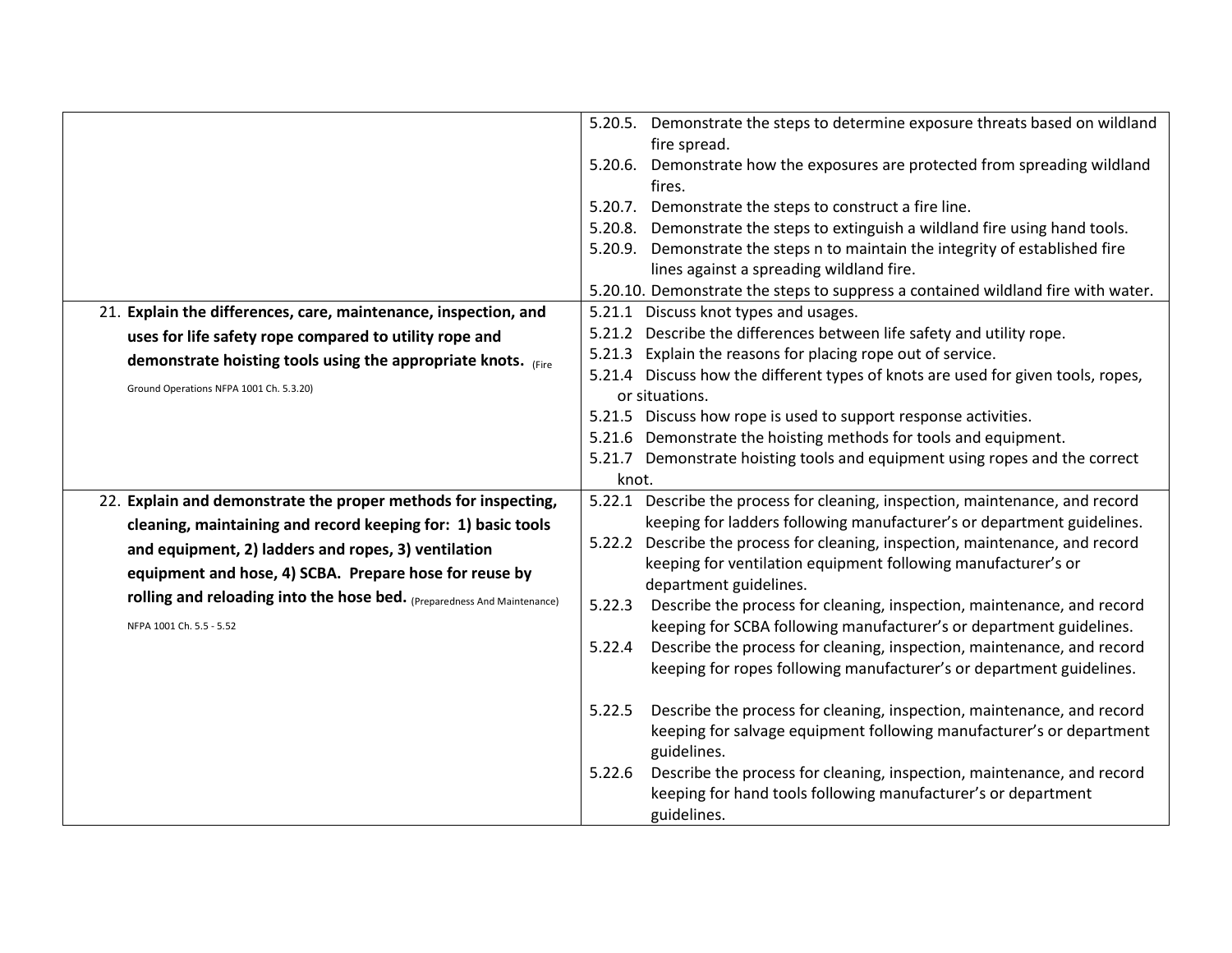|                                                                | 5.22.7 | Demonstrate cleaning, inspection, basic maintenance, and record<br>keeping for ladders in accordance with manufacturer's or department<br>guidelines.                   |
|----------------------------------------------------------------|--------|-------------------------------------------------------------------------------------------------------------------------------------------------------------------------|
|                                                                | 5.22.8 | Demonstrate cleaning, inspection, basic maintenance, and record<br>keeping for ventilation equipment in accordance with manufacturer's or<br>department guidelines.     |
|                                                                | 5.22.9 | Demonstrate cleaning, inspection, basic maintenance, and record<br>keeping for SCBA in accordance with manufacturer's or department<br>guidelines.                      |
|                                                                |        | 5.22.10 Demonstrate cleaning, inspection, basic maintenance, and record<br>keeping for ropes in accordance with manufacturer's or department<br>guidelines.             |
|                                                                |        | 5.22.11 Demonstrate cleaning, inspection, basic maintenance, and record<br>keeping for salvage equipment in accordance with manufacturer's or<br>department guidelines. |
|                                                                |        | 5.22.12 Demonstrate cleaning, inspection, basic maintenance, and record<br>keeping for hand tools in accordance with manufacturer's or department<br>guidelines.        |
| 23. Identify and respond to hazardous materials incidents. The |        | 5.36.1 Identify different forms of hazardous materials.                                                                                                                 |
| firefighter candidate shall meet the requirements defined in   |        | 5.36.2 Identify agencies that have resources to assist in hazards material                                                                                              |
| <b>Chapter 5, Core Competencies for Operations Level</b>       |        | incidents (e.g., Emergency Management Agency [EMA], Environmental                                                                                                       |
| Responders, and 6.6, Mission-Specific Competencies Product     |        | Protection Agency [EPA], Federal Emergency Management Agency                                                                                                            |
| Control, of NFPA 472, Standard for Competence of Responders    |        | [FEMA]).                                                                                                                                                                |
| to Hazardous Materials/Weapons of Mass Destruction             | 5.36.3 | Identify and interpret hazards material labels and placards using the U.S.<br>Department of Transportation [DOT] Emergency Response Guidebook.                          |
| Incidents.                                                     | 5.36.4 | Read and interpret Material Safety Data Sheet (MSDS) forms and                                                                                                          |
|                                                                |        | shipping documents.                                                                                                                                                     |
|                                                                | 5.36.5 | Identify sources of information on procedures for the safe cleanup,                                                                                                     |
|                                                                |        | storage, and disposal of hazardous materials (e.g., CHEMTREC).                                                                                                          |
|                                                                | 5.36.6 | Describe the purpose of a hazardous materials safety plan.                                                                                                              |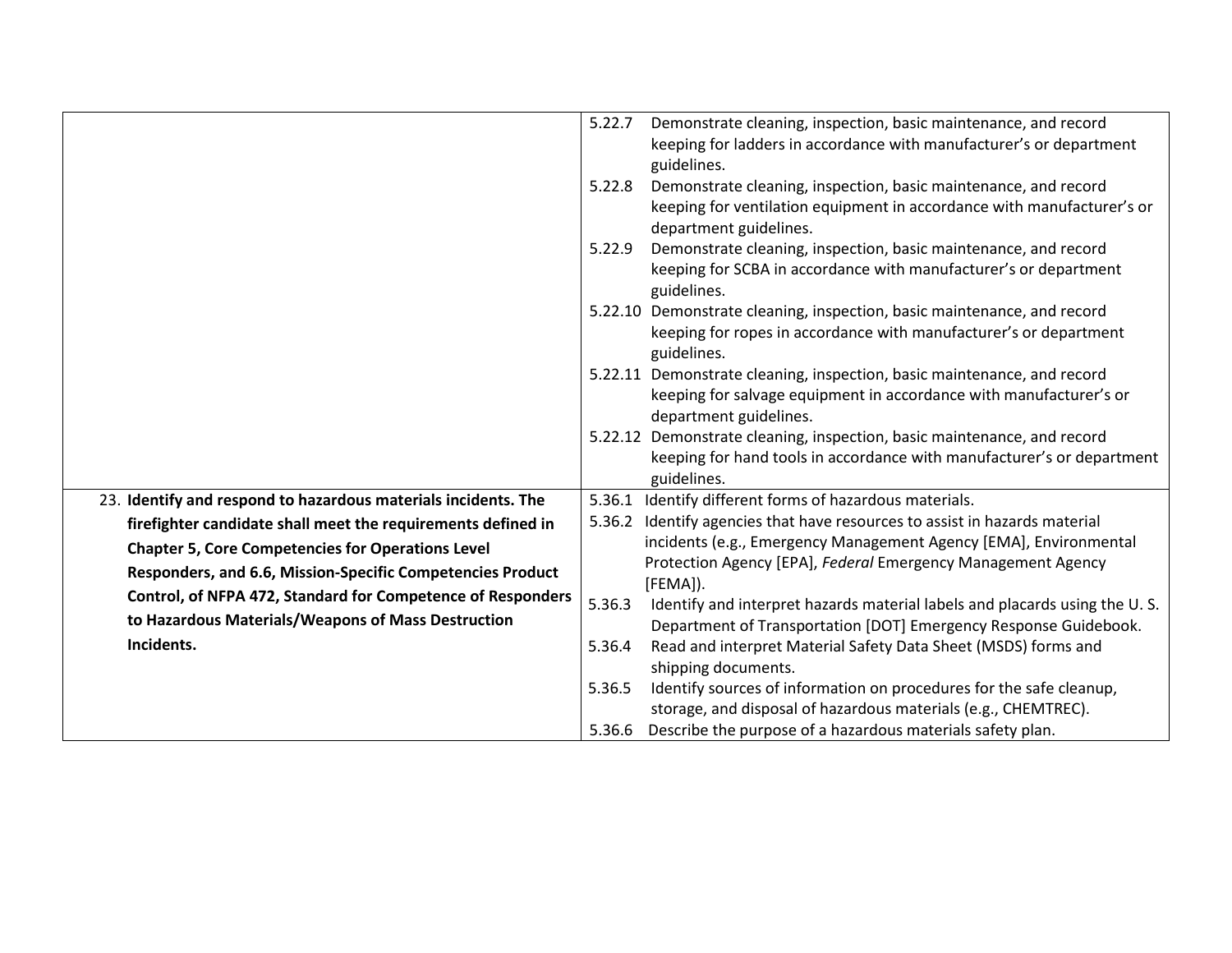# **Career Firefighter 1 and 2 - CTAG Alignment**

This document contains information about CTFFII003, the Career-Technical Articulation Numbers (CTANs) for the Career Firefighter I and II Career-Technical Assurance Guide (CTAG). The CTAG is:

**Course Description:**

## **Career Firefighter I and II:**

This course prepares individuals to assume and transfer command within an incident management system. Persons will learn how to perform assigned duties in conformance with applicable NFPA and other safety regulations and Authority Having Jurisdiction (AHJ) procedures. The role and responsibilities of the Career Firefighter I and II will be covered.

**Semester Credit Hours:** 11, unless previous credit was earned for Firefighter 1 in which case the balance of 11 semester hours will be awarded (see Firefighter 1 CTAG for credit hour value). For example, a person holding Firefighter I certification and who has received 7 semester hours of credit would be awarded four (4) semester hours of credit for completing an additional 104 hours of training for Firefighter II.

**Advising note:** For qualification at Level II, the Firefighter 1 shall meet the general knowledge requirements in 6.1.1, the general skill requirement in 6.1.2, the JPRs defined in Sections 6.2 through 6.5 of this standard, and the requirements defined in Chapter 5. (General) NPFA 1001 Ch. 6.1

## **Alignment:**

| <b>Learning Outcomes</b>                                        | <b>Competencies are from Law and Public Safety Career Field Technical Content</b> |
|-----------------------------------------------------------------|-----------------------------------------------------------------------------------|
|                                                                 | <b>Standards of the Ohio Department of Education</b>                              |
| The student will be able to:                                    |                                                                                   |
| A training program for Career Firefighter 1 and 2 certification |                                                                                   |
| shall consist of:                                               |                                                                                   |
| -A training program of not less than 260 hours which covers all |                                                                                   |
| objectives in NFPA 1001 standards for Career Firefighter 1 and  |                                                                                   |
|                                                                 |                                                                                   |
| Such a program will meet all aspects of the training for        |                                                                                   |
| Firefighter I @ 156 hours plus an additional 104 hours.         |                                                                                   |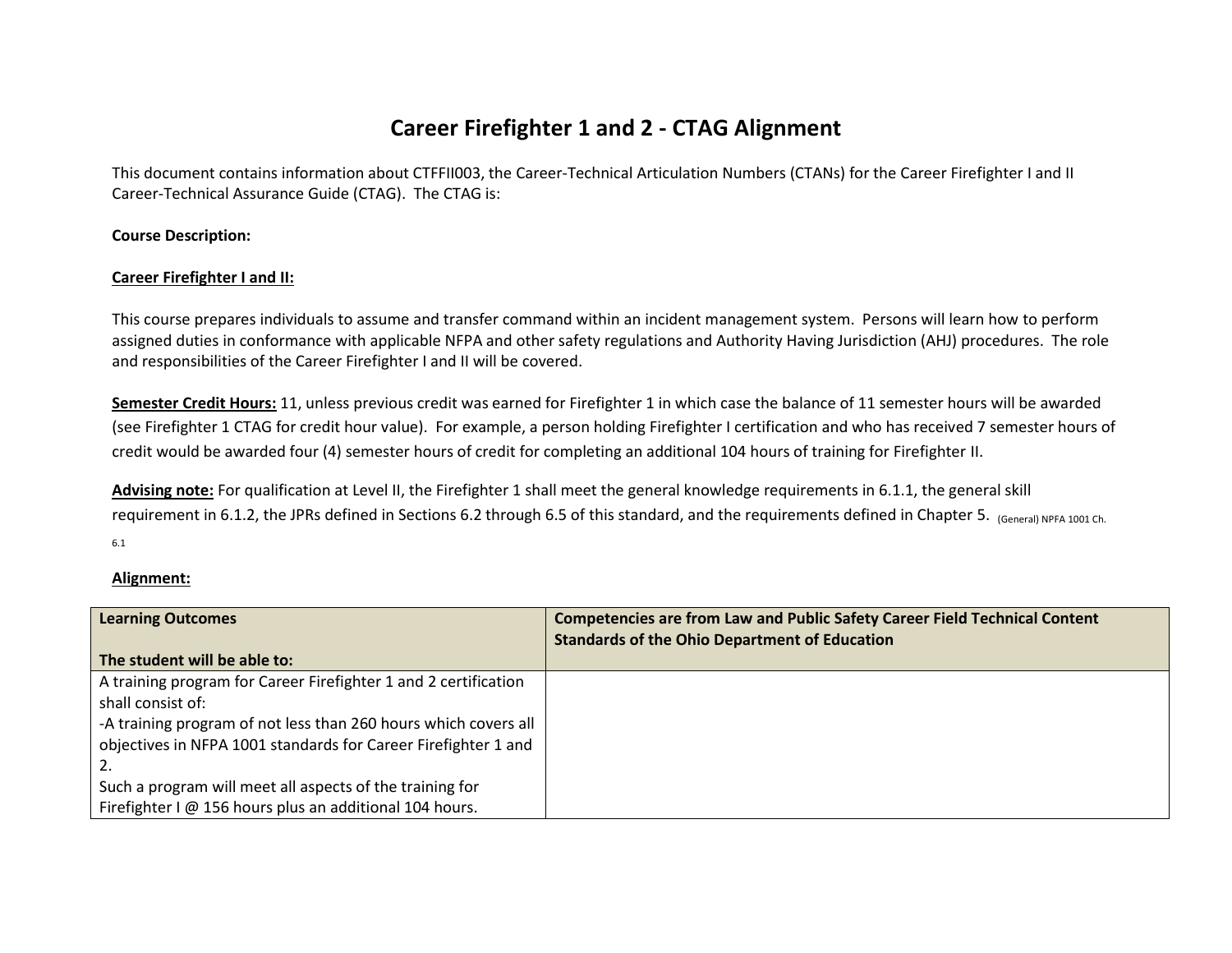| Explain and apply the actions required within the<br>1.        |        | 5.23.1 Define the role and responsibilities of a Firefighter 2                       |
|----------------------------------------------------------------|--------|--------------------------------------------------------------------------------------|
| Incident Management System (IMS) for: 1)                       |        | 5.23.2 Describe the roles and responsibilities for assuming and transferring command |
| distinguish the need for organizing, assuming, and             |        | within IMS.                                                                          |
| transferring command, 2) apply all applicable NFPA,            | 5.23.3 | Discuss the responsibilities of the first-arriving Firefighters.                     |
| department, and AHJ safety procedures while                    | 5.23.4 | Define the applicable NFPA and other safety regulations.                             |
|                                                                | 5.23.5 | Define the applicable NFPA standards and other safety regulations.                   |
| assuming an assigned roll within the IMS system.               | 5.23.6 | Demonstrate the ability to determine the need for command.                           |
| (General Knowledge Requirements) NFPA 1001 Ch. 6.1.1-6.1.2     | 5.23.7 | Organize and coordinate an IMS until command is transferred.                         |
|                                                                | 5.23.8 | Function within an assignment role within an ICS.                                    |
| 2. Identify the information required for completing            | 5.24.1 | Describe the steps in processing and initiating an emergency response.               |
| incident reports and explain the reasons for completing        | 5.24.2 | List the information that should be included in a basic incident report.             |
| thorough, accurate reports. Demonstrate how to obtain          | 5.24.3 | Explain the purpose and usefulness of accurate reports.                              |
| pertinent, accurate information while completing a written     | 5.24.4 | Discuss the consequences of inaccurate reports.                                      |
| or electronically generated incident report. (Department       | 5.24.5 | List how to obtain the necessary information and the required coding                 |
| Communications) NFPA 1001 Ch. 6.2-6.2.1                        | 5.24.6 | procedures.<br>Demonstrate the ability to determine necessary codes.                 |
|                                                                | 5.24.7 | Demonstrate the ability to proof reports and the technology necessary to             |
|                                                                |        | complete reports.                                                                    |
| Explain and demonstrate providing radio<br>3.                  | 5.25.1 | Discuss the standard operating procedures for alarm assignments and fire             |
| communications addressing the progress and needs               |        | department radio communication procedures.                                           |
|                                                                |        | 5.25.2 Demonstrate the ability to operate fire department communication              |
| of the team/company. (Department Communications) NFPA 1001 Ch. |        | equipment.                                                                           |
| 6.2.2                                                          |        |                                                                                      |
| Explain and demonstrate: 1) choosing the correct type<br>4.    |        | 5.26.1 List the methods by which foam prevents or controls a hazard.                 |
| of foam, 2) using the appropriate method and rate of           |        | 5.26.2 Describe the principles by which foam is generated.                           |
|                                                                | 5.26.3 | Discuss the causes for poor foam generation and corrective measures.                 |
| foam application to extinguish given fires, 3)                 | 5.26.4 | Describe the difference between hydrocarbon and polar solvent fuels and the          |
| generating and applying foam to reduce hazards, 4)             |        | concentrates that work on each.                                                      |
| selecting and operating various types of nozzles to            | 5.26.5 | Describe the characteristics, uses, and limitations of firefighting foams.           |
| apply foam. (Fireground Operations-Foam) NFPA 1001 Ch. 6.3.1   | 5.26.6 | List the advantages and disadvantages of using fog nozzles versus foam               |
|                                                                |        | nozzles for foam application.                                                        |
|                                                                | 5.26.7 | Discuss the techniques for foam stream application.                                  |
|                                                                | 5.26.8 | Describe the hazards associated with foam usage.                                     |
|                                                                | 5.26.9 | List the methods used to reduce or avoid hazards.                                    |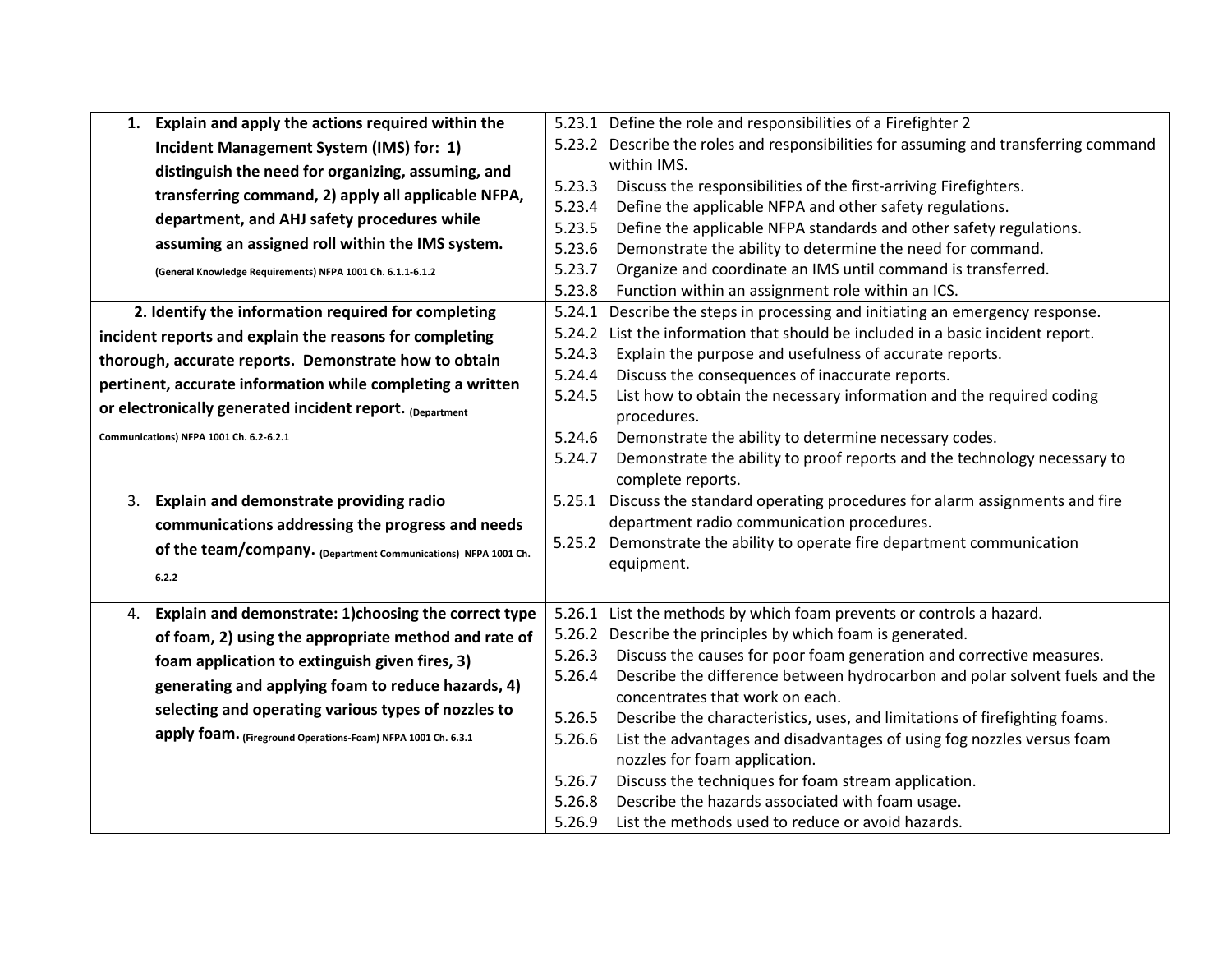|                  |                                                             |                                                                  | 5.26.10 Demonstrate the ability to prepare a foam concentrate supply for use.                                                              |
|------------------|-------------------------------------------------------------|------------------------------------------------------------------|--------------------------------------------------------------------------------------------------------------------------------------------|
|                  |                                                             |                                                                  | 5.26.11 Assemble foam stream components.                                                                                                   |
|                  |                                                             |                                                                  | 5.26.12 Demonstrate how to approach and retreat from spills as part of a coordinated                                                       |
|                  |                                                             |                                                                  | team.                                                                                                                                      |
|                  | 5. Evaluate the fire scene and structure stability, select  |                                                                  | 5.27.1 Discuss the selection of nozzle and hose for fire attack given different fire                                                       |
|                  | the appropriate tools and equipment, demonstrate            | situations.                                                      |                                                                                                                                            |
|                  | an interior attack on a structure fire, maintaining         |                                                                  | 5.27.2 Discuss the selection of adapter and appliances to be used for specific fire                                                        |
|                  | communication with your team and incident                   |                                                                  | ground situations.                                                                                                                         |
|                  | command, performing ventilation, search and                 | 5.27.3                                                           | Describe the dangerous building conditions created by the fire and fire<br>suppression activities.                                         |
|                  | rescue of victims, and extinguishing fire located on        |                                                                  | 5.27.4 List the indicators of a building collapse.                                                                                         |
|                  | various levels and grades of the structure. (Fireground     | 5.27.5                                                           | Discuss the effects of fire and fire suppression on wood, masonry (brick,                                                                  |
|                  | Operations- Structure Fires) NFPA 1001 Ch. 6.3.2            |                                                                  | block, stone), cast iron, steel, reinforced concrete, gypsum, wallboard, glass,                                                            |
|                  |                                                             |                                                                  | plaster on lath.                                                                                                                           |
|                  | NOTE: NFPA 1403 "Standard on Live Fire Training Evolutions" | Describe search and rescue and ventilation procedures.<br>5.27.6 |                                                                                                                                            |
| applies.         |                                                             | 5.27.7<br>5.27.8                                                 | List the indicators of structural instability.                                                                                             |
|                  |                                                             |                                                                  | Discuss the suppression approaches and practices for various types of<br>structural fires.                                                 |
|                  |                                                             |                                                                  | 5.27.9 Describe the association between specific tools and special forcible entry                                                          |
|                  |                                                             |                                                                  | needs.                                                                                                                                     |
|                  |                                                             |                                                                  | 5.27.10 Demonstrate the ability to assemble a team, choose attack techniques for                                                           |
|                  |                                                             |                                                                  | various levels of fire (e.g., attic, grade-level, upper-level, basement), and                                                              |
|                  |                                                             |                                                                  | evaluate and forecast a fire's growth and development.                                                                                     |
|                  |                                                             |                                                                  | 5.27.11 Select tools for forcible entry.                                                                                                   |
|                  |                                                             |                                                                  | 5.27.12 Demonstrate how to incorporate search and rescue procedures and                                                                    |
|                  |                                                             |                                                                  | ventilation procedures in the completion of the attack team efforts.<br>5.27.13 Identify developing hazardous building or fire conditions. |
| $\boldsymbol{6}$ | Explain the procedures and identify hazards, and            |                                                                  | 5.28.1 Discuss the characteristics of pressurized flammable gases.                                                                         |
|                  | demonstrate the skills required for: 1) evaluating safety   |                                                                  |                                                                                                                                            |
|                  | concerns, cylinder contents, and cylinder integrity of a    |                                                                  | 5.28.2 Describe the elements of a gas cylinder and the effects of heat and pressure on                                                     |
|                  |                                                             |                                                                  | closed cylinders.                                                                                                                          |
|                  | cylinder on fire, 2) identifying safe havens, and           |                                                                  |                                                                                                                                            |
|                  | evacuation procedures, 3) selecting the appropriate         | 5.28.3                                                           | Describe the boiling liquid expanding vapor explosion (BLEVE) signs and                                                                    |
|                  | tools, equipment, and water application techniques          |                                                                  | effects.                                                                                                                                   |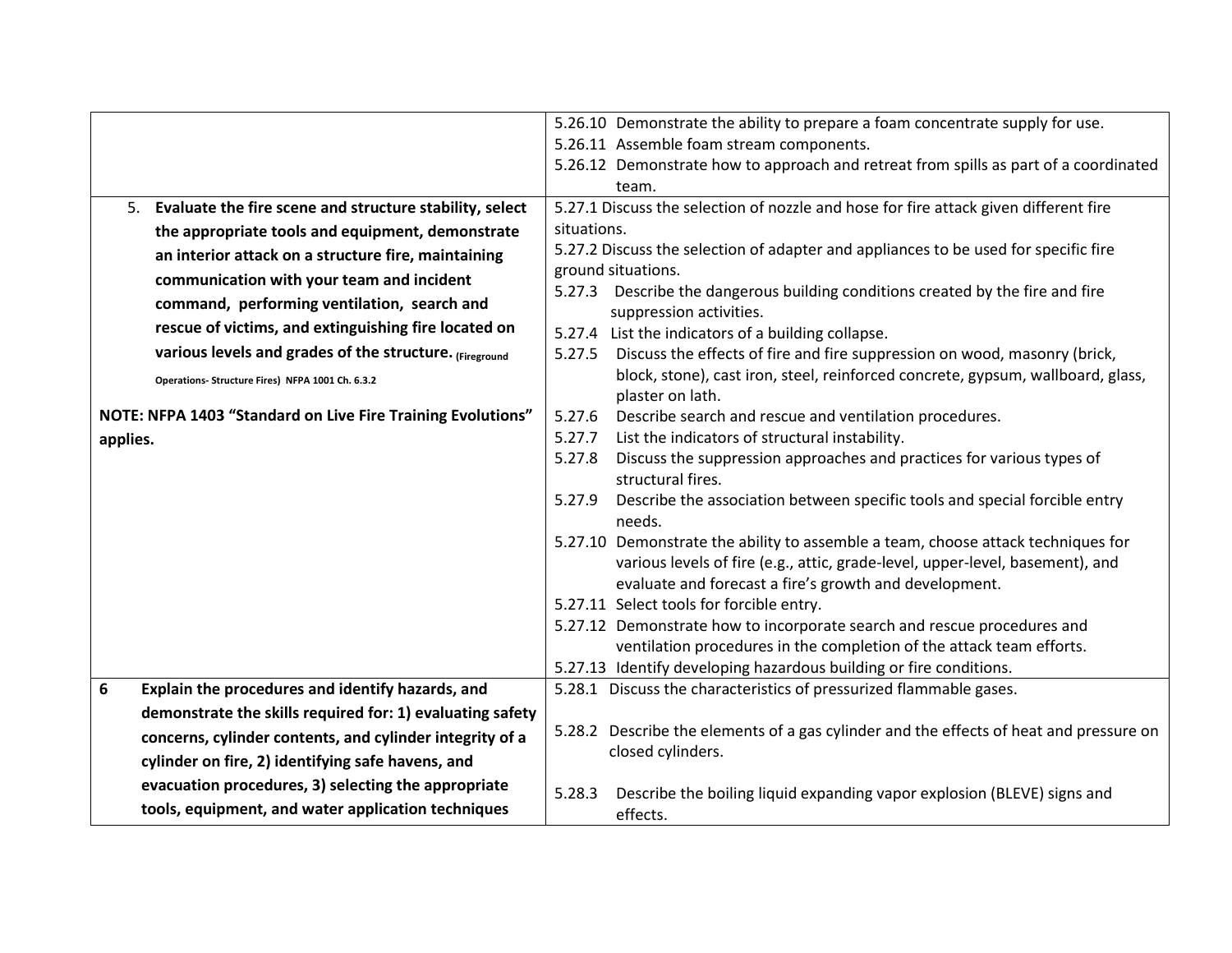|                         | and flow requirements, 3) evaluating, controlling and            | 5.28.4 | List the methods for identifying content and how to identify safe havens                           |
|-------------------------|------------------------------------------------------------------|--------|----------------------------------------------------------------------------------------------------|
|                         | extinguishing a flammable cylinder fire. (Fireground Operations- |        | before approaching flammable gas cylinder fires.                                                   |
|                         | Flammable Cylinder Fire) NFPA 1001 Ch. 6.3.3                     | 5.28.5 | Discuss the water stream usage and demands for pressurized cylinder fires.                         |
|                         |                                                                  | 5.28.6 | Discuss what to do if the fire is prematurely extinguished.                                        |
|                         |                                                                  | 5.28.7 | Describe the valve types and their operation.                                                      |
|                         |                                                                  | 5.28.8 | Explain the alternate actions related to various hazards and when to retreat.                      |
|                         |                                                                  | 5.28.9 | Demonstrate the ability to execute effective advances and retreat.                                 |
|                         |                                                                  |        | 5.28.10 Demonstrate the applicability of various techniques for water application.                 |
|                         |                                                                  |        | 5.28.11 Demonstrate the ability to assess cylinder integrity and changing cylinder                 |
|                         |                                                                  |        | conditions, operate control valve, and choose effective procedures when                            |
|                         |                                                                  |        | conditions change.                                                                                 |
| $\overline{\mathbf{z}}$ | Explain the measures taken and demonstrate the steps             |        | 5.29.1 Discuss the methods to assess origin and cause, type of evidence, and means                 |
|                         | required for identifying the origin and cause of a fire,         |        | to protect various types of evidence.                                                              |
|                         | and protecting possible evidence of arson. (Fireground           |        | 5.29.2 Describe the role and the relationship of Firefighter 1, criminal investigators,            |
|                         | Operations-Protecting Evidence) NFPA 1001 Ch. 6.3.4              |        | and insurance investigators in fire investigations.                                                |
|                         |                                                                  | 5.29.3 | Describe the effects and problems associated with removing property or<br>evidence from the scene. |
|                         |                                                                  | 5.29.4 | Demonstrate the ability to locate the fire origin area, recognize possible                         |
|                         |                                                                  |        | causes, and protect the evidence.                                                                  |
| 8                       | Explain and perform the following: 1) assessing scene            | 5.30.1 | Describe the fire department's role at a vehicle accident                                          |
|                         | safety and stabilization of a vehicle involved in an             | 5.30.2 | Discuss the points of strength and weakness of an automobile body                                  |
|                         |                                                                  | 5.30.3 | Discuss the dangers associated with vehicle components and systems                                 |
|                         | accident, 2) assessing the vehicle's strong, weak, and           | 5.30.4 | Discuss the safety procedures, uses, and limitations of hand an power tools                        |
|                         | access points, 3) using extrication tools and equipment          |        | used for extrication                                                                               |
|                         | to remove vehicle components to disentangle a victim,            | 5.30.5 | Describe the firefighter's role at technical rescue operations                                     |
|                         | 4) assisting a technical rescue team by retrieving               | 5.30.6 | Discuss the hazards associated with technical rescues                                              |
|                         | equipment and/or tools and recognizing inherent                  | 5.30.7 | Discuss the tools used for technical rescue and their uses included good                           |
|                         | hazards associated with various types of rescues. (Rescue        |        | practice                                                                                           |
|                         | Operations) NFPA 1001 Ch. 6.4-6.4.2                              |        | 5.30.8 Demonstrate how to operate hand and power tools used in forcible entry of                   |
|                         |                                                                  |        | vehicles                                                                                           |
|                         |                                                                  |        | 5.30.9 Demonstrate the usage of cribbing and shoring materials                                     |
|                         |                                                                  |        |                                                                                                    |
|                         |                                                                  |        | 5.30.10 Choose and apply techniques for removing vehicle roofs, doors, windshields,                |
|                         |                                                                  |        | windows, steering wheels and columns, and dash boards.                                             |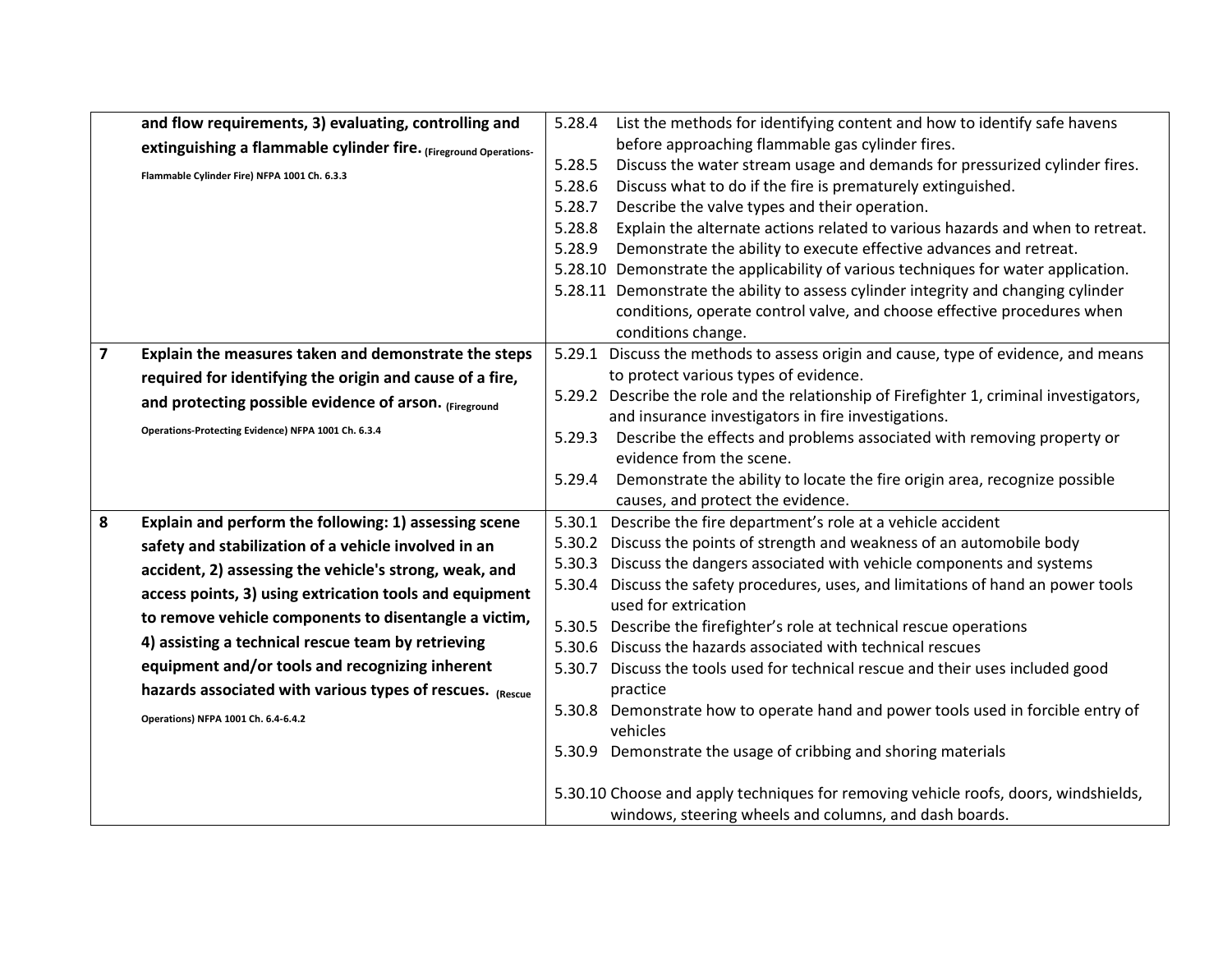|         |                                                                                                                                                                                                                                                                                                                                                                                                                                                                                                                                                                                                                                                                                                              |                                                                    | 5.30.11 Demonstrate how to identify and retrieve various types of rescue tools for<br>technical rescues<br>5.30.12 Demonstrate how to set up effective public barriers<br>5.30.13 Assist a rescue team as a member when assigned                                                                                                                                                                                                                                                                                                                                                                                                                                                                                                                                    |
|---------|--------------------------------------------------------------------------------------------------------------------------------------------------------------------------------------------------------------------------------------------------------------------------------------------------------------------------------------------------------------------------------------------------------------------------------------------------------------------------------------------------------------------------------------------------------------------------------------------------------------------------------------------------------------------------------------------------------------|--------------------------------------------------------------------|---------------------------------------------------------------------------------------------------------------------------------------------------------------------------------------------------------------------------------------------------------------------------------------------------------------------------------------------------------------------------------------------------------------------------------------------------------------------------------------------------------------------------------------------------------------------------------------------------------------------------------------------------------------------------------------------------------------------------------------------------------------------|
| 9<br>10 | Explain current programs and procedures that target<br>reducing fires and life safety hazards through<br>inspections, education, and public relations. Prepare a<br>fire safety survey on an occupied structure generating<br>recommendations for reducing possible hazards. (Fire and<br>Life Safety Initiatives, Preparedness, and Maintenance) NFPA 1001 Ch. 6.5-6.5.1<br>Discuss the basic presentation skills and knowledge<br>requirements needed for conducting a safety<br>presentation using prepared materials. Demonstrate a<br>safety presentation to a small group of people during a<br>Station tour. (Fire and Life Safety Initiatives, Preparedness, and Maintenance)<br>NFPA 1001 Ch. 6.5.2 | 5.31.1<br>5.31.2<br>5.31.3<br>5.31.4<br>5.32.1<br>5.32.2<br>5.32.3 | Describe organizational policies and procedures.<br>Discuss the common causes of fire and their prevention.<br>Explain the importance of public safety survey and public fire education<br>programs to a fire department public relations and the community, including<br>referral procedures.<br>Demonstrate the ability to complete forms, recognize hazards, match findings<br>to pre-approved recommendations, and effectively communicate findings to<br>occupants or referrals.<br>Describe parts of informational materials and how to use them.<br>Discuss basic presentation skills and departmental standard operating<br>procedures for giving fire station tours.<br>Demonstrate the ability to document presentation and to use prepared<br>materials. |
| 11      | Explain the procedures for conducting a pre-incident<br>survey and prepare a pre-incident report, use<br>appropriate forms, prepare a diagram of the structure,<br>using common symbols to designate the water supply,<br>fire detection and suppression systems, construction<br>features, and utilities, identify special features and<br>hazards associated with the structure. (Fire and Life Safety<br>Initiatives, Preparedness, and Maintenance) NFPA 1001 Ch. 6.5.3                                                                                                                                                                                                                                  | 5.33.4<br>5.33.5<br>5.33.6<br>5.33.7                               | 5.33.1 Describe the source of water supply for fire protection.<br>5.33.2 Discuss the fundamentals of fire suppression and detection systems.<br>5.33.3 Discuss the common symbols used in diagramming construction features,<br>utilities, hazards, and fire protection systems.<br>Explain the departmental requirements for a pre-incident survey and form<br>completion and the importance of accurate diagrams.<br>Demonstrate the components of fire suppression and detection systems and<br>sketch the site, buildings, and special features.<br>Perform the ability to detect hazards and special considerations to include in<br>the pre-incident sketch.<br>Demonstrate the ability to complete all related departmental forms.                          |